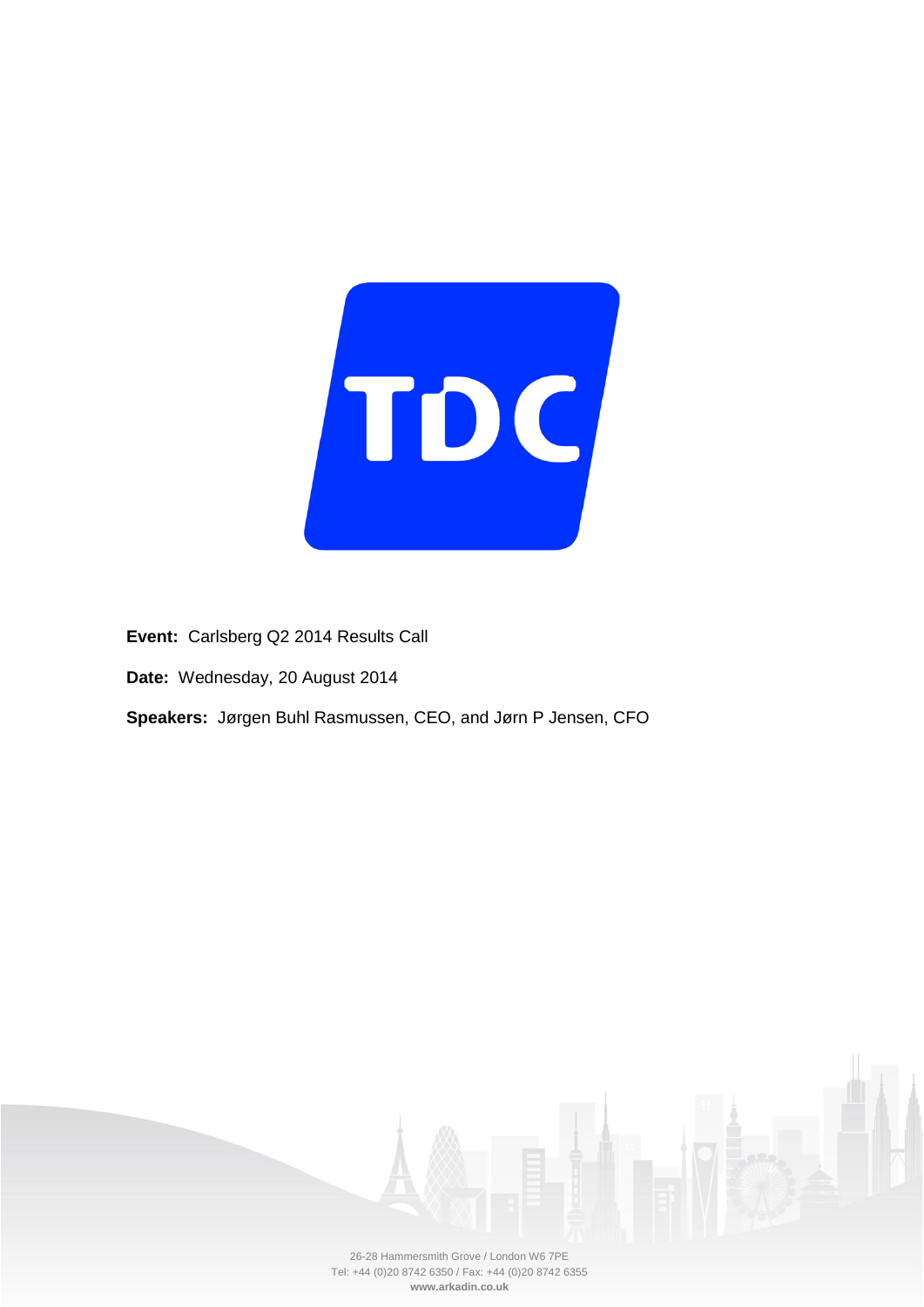

## **Wednesday, 20 August 2014**

OPERATOR: Welcome to the Carlsberg Q2 report 2014. At this time, all participants are in a listen-only mode and later we will conduct a question-and-answer session. Please note that this conference is being recorded. I'll now turn the call over to CEO, Jørgen Buhl Rasmussen. Jørgen, you may now begin.

JØRGEN BUHL RASMUSSEN: Thanks a lot and good morning, everybody. Welcome to our six months results conference call. My name is Jørgen Buhl Rasmussen and I have with me our CFO, Jørn P Jensen, and also Vice President of Investor Relations, Peter Kondrup.

> Please turn to slide 3 and the headlines for the first six months. We saw mixed beer market development across our three regions. We had a flat market share in Western Europe, we had market share decline in Eastern Europe and market share improvement in Asia. Driven by our increasingly stronger commercial execution, we continued to improve price/mix and delivered a very healthy 5 per cent price/mix improvement. We keep pushing our commercial agenda and maintain a high level of investment in our international brand portfolio and we launched several innovations and maintained an overall high level of commercial activities. Our cost agenda remains unchanged and we focus on executing on our many efficiency programmes including the rollout of BSP1. The integration of Chongqing is progressing according to schedule. We sustained a solid operating profit growth, delivering 8 per cent organic growth for the first six months. Adjusted net profit was flat for the six months but with 7 per cent growth in Q2.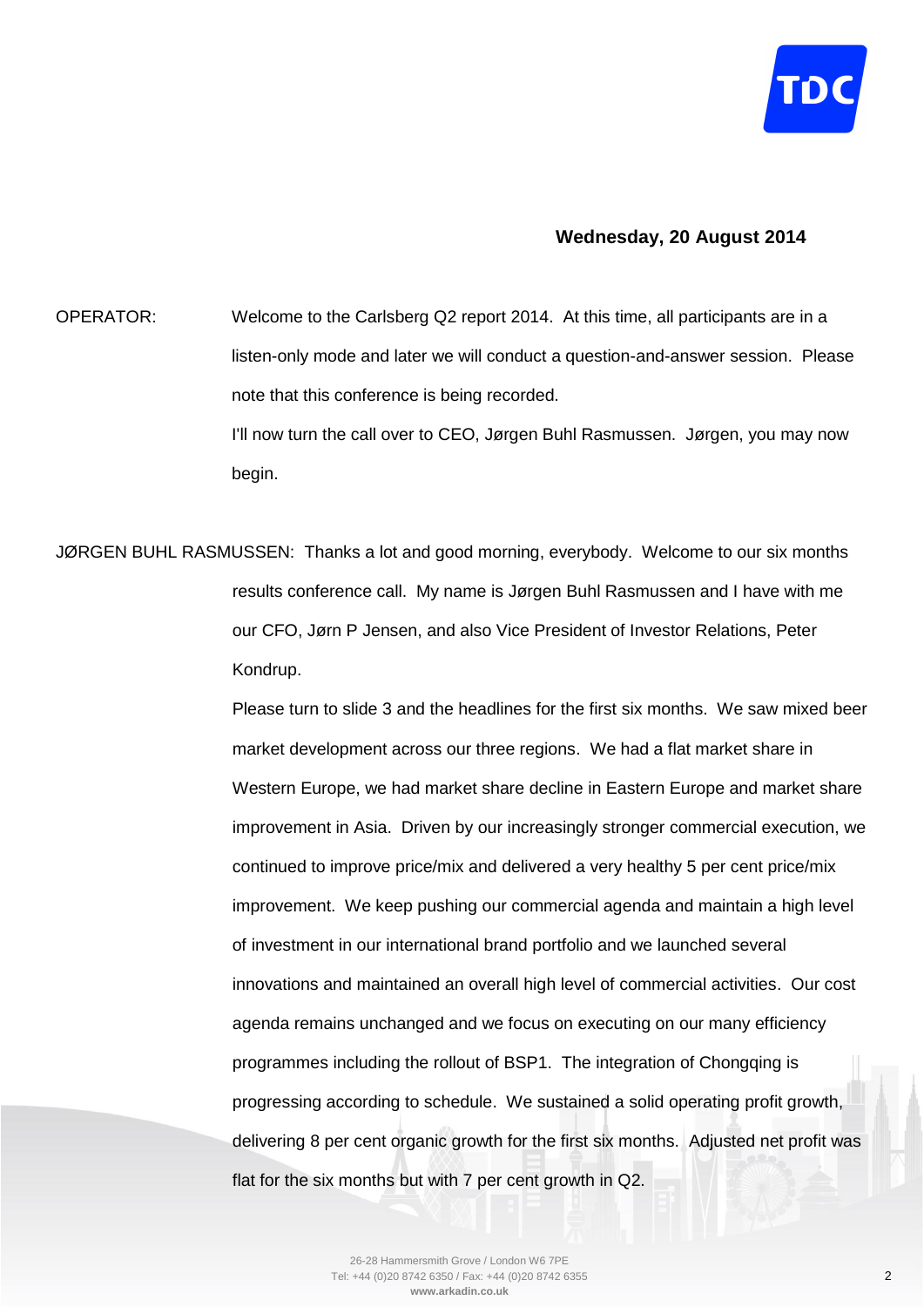

Now slide 4, please. Our Eastern European business delivered a very good performance for the first six months in spite of the challenging market conditions. Our teams in Russia and Ukraine are doing an excellent job mitigating the impact of the challenges. However, due to the recent macro events, the general consumer sentiment and the outlook for some of the economies in Eastern Europe are becoming increasingly challenging and uncertain. In light of this, we believe that consumer spending in Eastern Europe will be impacted more negatively than previously anticipated and, as a consequence of this, the beer category will deteriorate further in the second half of the year.

This will impact us in two ways. Firstly, we expect the Russian and Ukrainian beer markets to decline more than previously expected with Russia declining by high single-digit percentages for the full year. Secondly, we expect our partners in Russia to build less inventories at year-end than previously due to their potentially restricted financing opportunities, as well as a possible freeze of excise duties for 2015. Please note that the lower stocking is more a phasing issue as these volumes will then be sold in Q1 2015 instead.

We have taken tough decisions to adapt our business to the current challenges. Our actions include the implementation of several structural changes in different parts of the organisation such as logistics, sales and production. In addition, we are considering brewery closures as well. We will not comment further on such closures but will come back to you when final decisions are made.

Notwithstanding a tough approach to the current challenges, we will continue to do what is right for our business long-term. This includes investing in our brands and keeping commercial activities at high level. We don't want to optimise short-term profits for the long-term health of our Eastern European business. We want to ensure that we maintain a very strong and very profitable Eastern European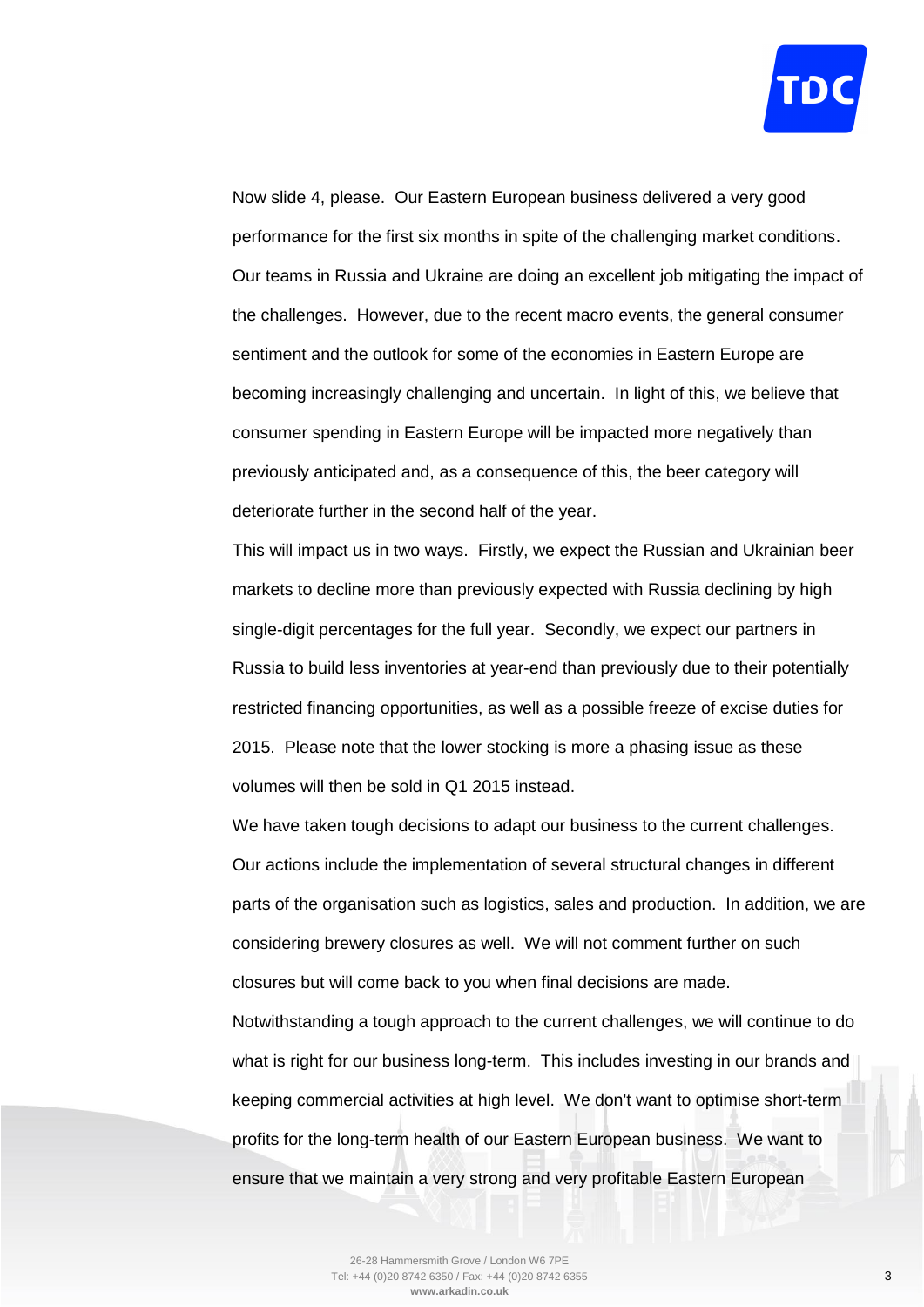

business now and in the future. In conclusion, this unfortunately means that we have had to adjust our 2014 outlook downwards and Jørn will go through the details later.

Now to slide 5, please. Beer volumes in the first half declined organically by 3 per cent. Organic volumes grew in Western Europe and they were flat in Asia and declined in Eastern Europe. Reported volumes grew by 3 per cent due to the acquisition impact of the Chongqing Brewery acquisition in December 2013. Slide 6. Organic net revenue growth was 4 per cent, supported by the continued good price/mix development of 5 per cent. Operating profit grew organically by 8 per cent with 14 per cent growth in Q2. All three regions delivered organic operating profit growth with a particularly strong performance in Western and Eastern Europe. Profits in Asia were impacted by growth investments such as higher sales and marketing investments and expansion into new markets. The acquisition impact was related to the purchase of Chongqing Brewery and the substantial negative currency impact was due to weaker currencies in several markets. All in all, the group delivered a 1 per cent reported operating profit growth, despite the volume decline in Eastern Europe and the substantial negative currency headwind.

Slide 7 and an update on some of our commercial activities. Overall, we continued to push our commercial agenda and saw strong performance of our international premium brands. The Carlsberg brand grew 3 per cent in its premium markets. The brand gained market share in the majority of its markets and did particularly well in Asia, driven by the good performance of Chill and Lite in China and Carlsberg Elephant in India. The Tuborg brand grew by 26 per cent. An important driver was Asia, where volumes more than doubled as a result of good performances in China and in India. 1664 grew by 15 per cent, mainly driven by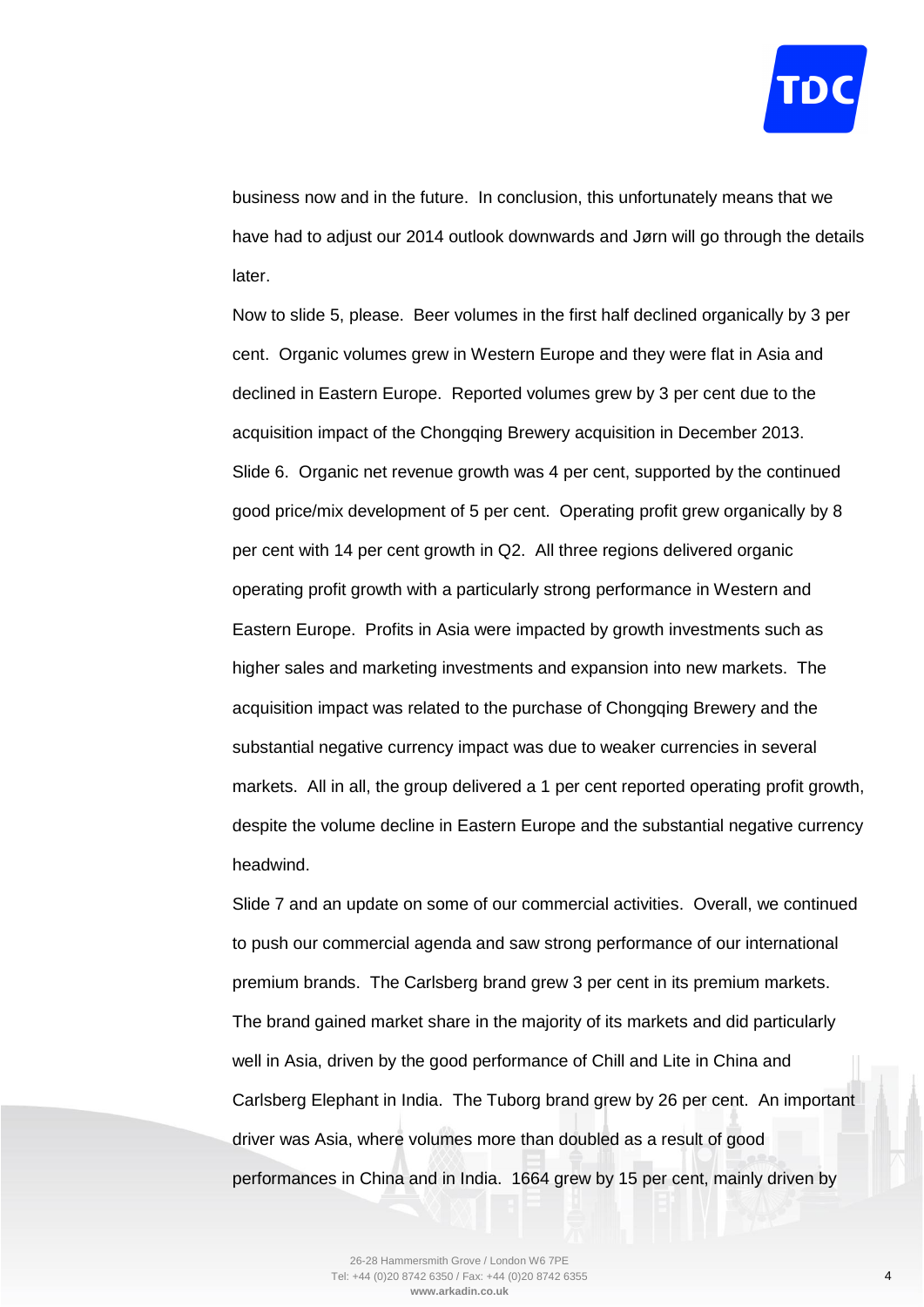

good performance in France, which was partly due to easy comps due to destocking in Q1 last year and partly due to market growth and share gains in France. Our super premium beer Grimbergen grew almost 40 per cent in the first six months due to the expansion to new markets and market share gains in France. Somersby grew 48 per cent as a result of rollouts in new markets, line extensions in existing markets and continued strong Polish performance.

Now slide 8, please. Our innovation agenda is very important and as a very positive result of our centralised and very structured innovation process, we are able to bring more innovation to our markets faster than was the case previously. On this slide, we highlight just a few interesting products that are either completely new innovations or existing products that are being launched in new markets. Some of these products are targeting the increasing demand in some markets for specific products such as lower-alcoholic beverages and flavoured beers. Other products are targeting the specialty or craft beer category that is also growing fast and, perhaps more importantly, also creating a renewed interest for the beer category. All of these products are premium products which help drive price/mix and margins. Finally, we are also working on further improving the beer experience for consumers by developing products and systems which enable customers to serve and sell beer of the highest quality. Our DraughtMaster technology is a good example of a breakthrough technology which delivers towards these demands.

Now slide 10, please, and a few comments on our regions. The Western European beer markets grew by estimated 2 - 3 per cent for the first six months and an estimated 3 - 4 per cent in Q2. Q2 this year was positively impacted by the Football World Cup and Easter. We continued to deliver robust market share performance. Our overall Western European market share was flat with growth in markets such as France, Poland, Italy, Portugal and Greece. Our beer volumes grew organically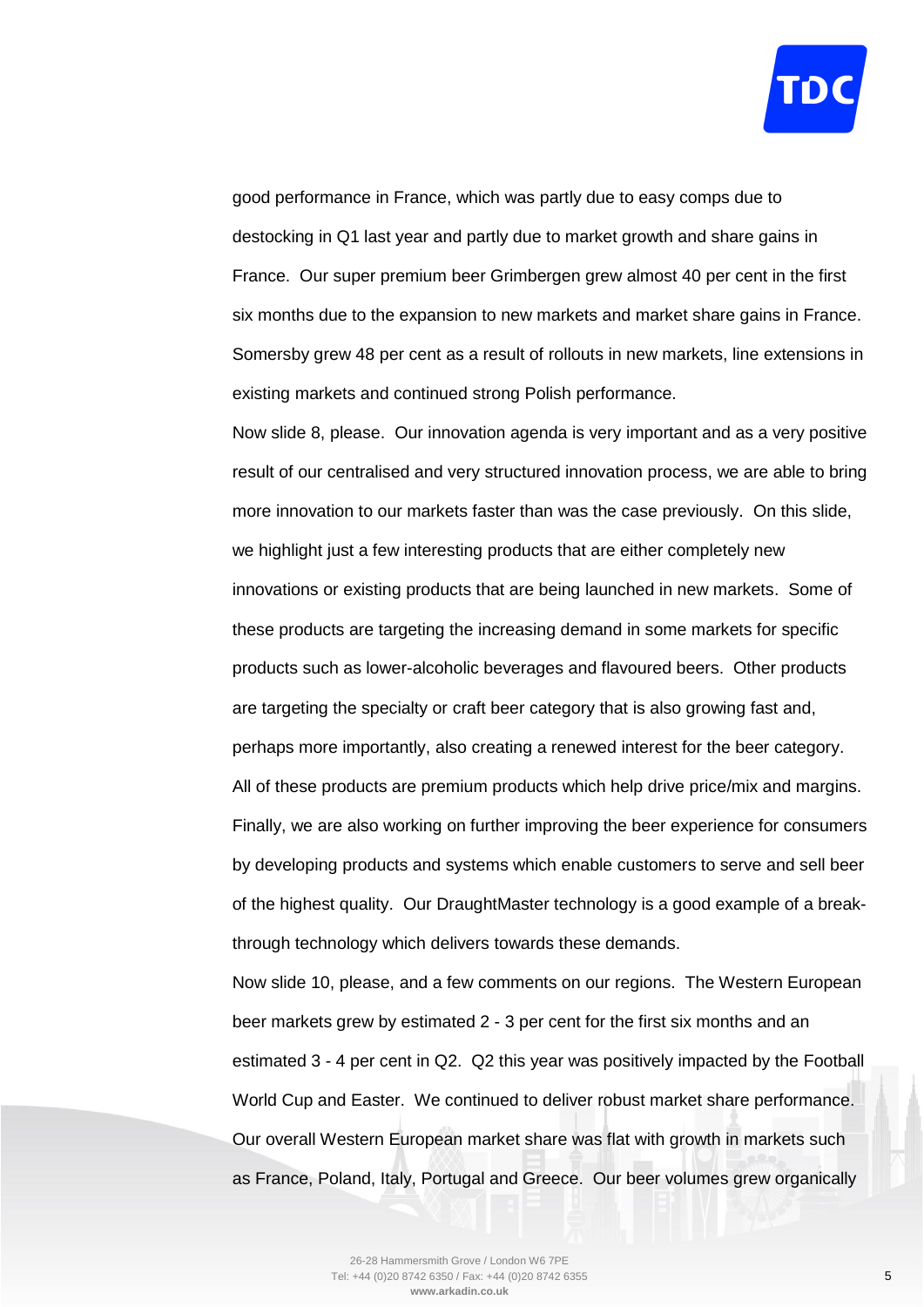

by 5 per cent, mainly as a result of the overall market growth and destocking in France last year. Price/mix in this region was flat. The positive impact from our value management efforts across the region was offset by the strong growth in other beverages which impacted price/mix negatively. Our non-beer volumes grew organically by 6 per cent, primarily due to strong performance in the Nordics and Switzerland. In Poland, we grew 6 per cent in a market growing by an estimated 1 - 2 per cent. The strong performance of our local premium brands Somersby and Radler explains the strong growth. Price/mix was flat. Our French volumes grew 25 per cent in a market growing by 7 per cent. Our volumes were positively impacted by last year's destocking in Q1. Our market share was slightly up, driven by a strong performance of our premium brands such 1664, Grimbergen and Tuborg Skøll. The UK market grew 4 per cent with a strong uplift in Q2. Our market share declined slightly. BSP1 was launched in the UK in March, which gave some initial challenges in our wholesale business. Our Nordic business performed strongly, driven by good weather compared to last year, the growth of soft drinks and strong commercial execution, including innovations and value management efforts. All markets grew, with the exception of Finland. The operating profit grew strongly by 11 per cent and the operating profit margin expanded by 50 basis points to 12.4 per cent. The earnings growth was driven by the volume growth, further savings in the supply chain driven by our centralised supply chain organisation and the overall efficiency improvements in all areas throughout the region. Slide 11 and Eastern Europe. The Eastern European beer markets were challenging for the first six months due to the overall uncertain macroenvironment in Russia and Ukraine. The Russian beer market declined by 6 - 7 per cent in the first six months, while in Ukraine it was down by approximately 10 per cent. Our beer

volumes declined by 11 per cent, mainly driven by our Russian business. Organic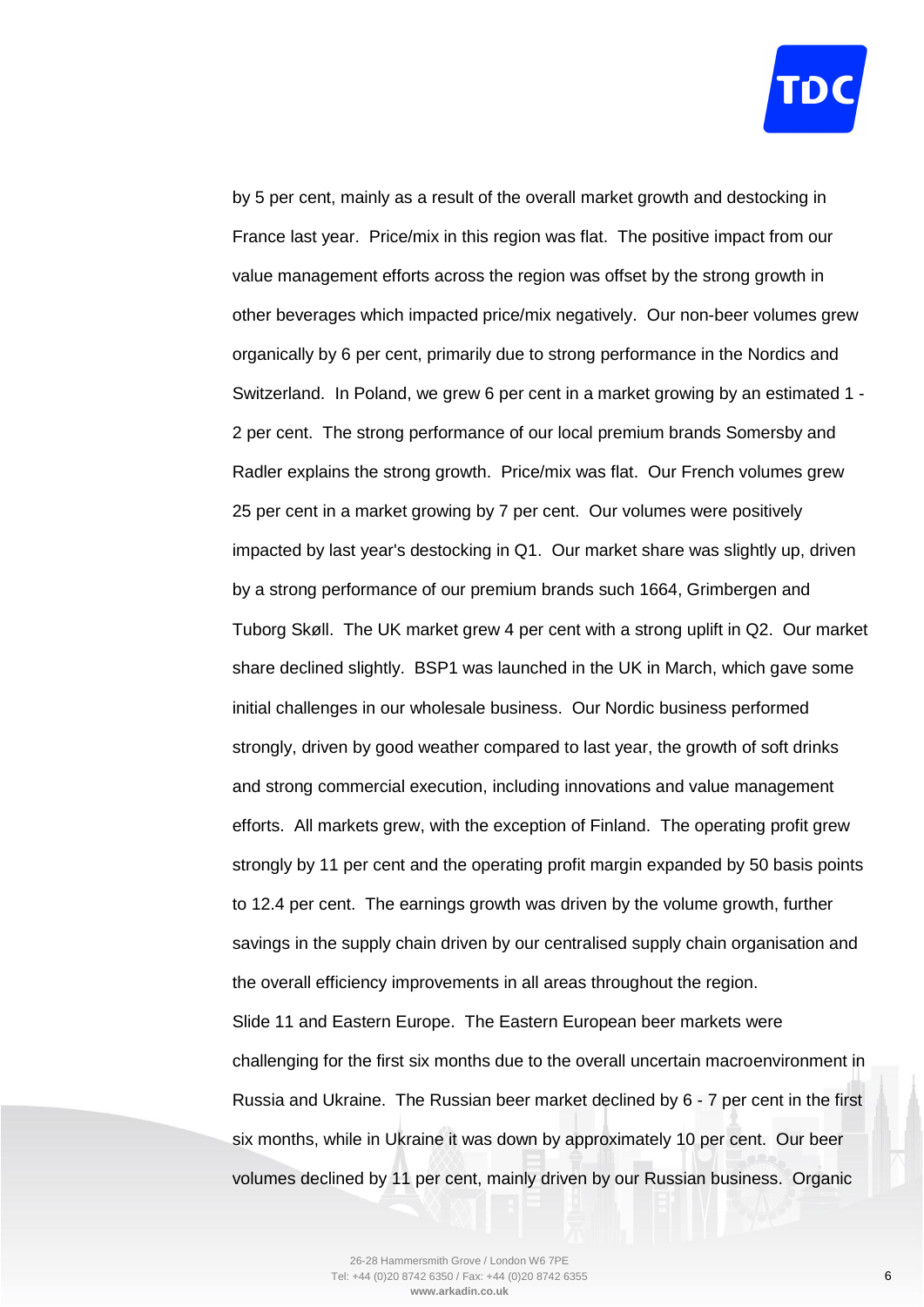

net revenue declined by 2 per cent and by 18 per cent in DKK due to the significant negative currency impact from the Russian and Ukrainian currencies. Approximately 70 per cent of the FX impact in the region was from Russia and 25 per cent from Ukraine. Price/mix was strong at 8 per cent. The price/mix was mainly driven by price increases and changed pack sizes in Russia, which I will address shortly. Organic operating profit grew by 7 per cent despite the substantially negative volume development. Operating profit margin improved by 170 basis points to 20.2 per cent and then an even higher improvement of 460 basis points in Q2. The earnings growth and margin improvement was mainly driven by positive price/mix, different phasing of marketing investments versus last year and accelerated cost savings and efficiency improvements. Profits in Russia, Kazakhstan, Belarus and Azerbaijan increased while profits in Ukraine declined.

Slide 12 and Russia. The Russian market declined by an estimated 6 - 7 per cent for the first six months. The market was impacted by slower economic growth in Russia, which impacted overall consumer spending negatively. The Russian market has become increasingly challenging and, with the current geopolitical tensions, we do not expect market conditions to ease in the remainder of the year. Our volume market share declined by 120 basis points for the first six months. Our strategy is to always balance volume and value and our value share declined considerably less, as our share loss was most pronounced in the economy segment, while we gained share in, for instance, local premium thanks to good performance of Baltika 7. The overall market share decline can mainly be explained by three factors. Firstly, our price leadership during parts of the half-year impacted share development negatively. Secondly, we have replaced some SKUs with SKUs containing slightly less liquid, which is done to minimise price increases and improve affordability. This did not impact the number of bottles sold but, as we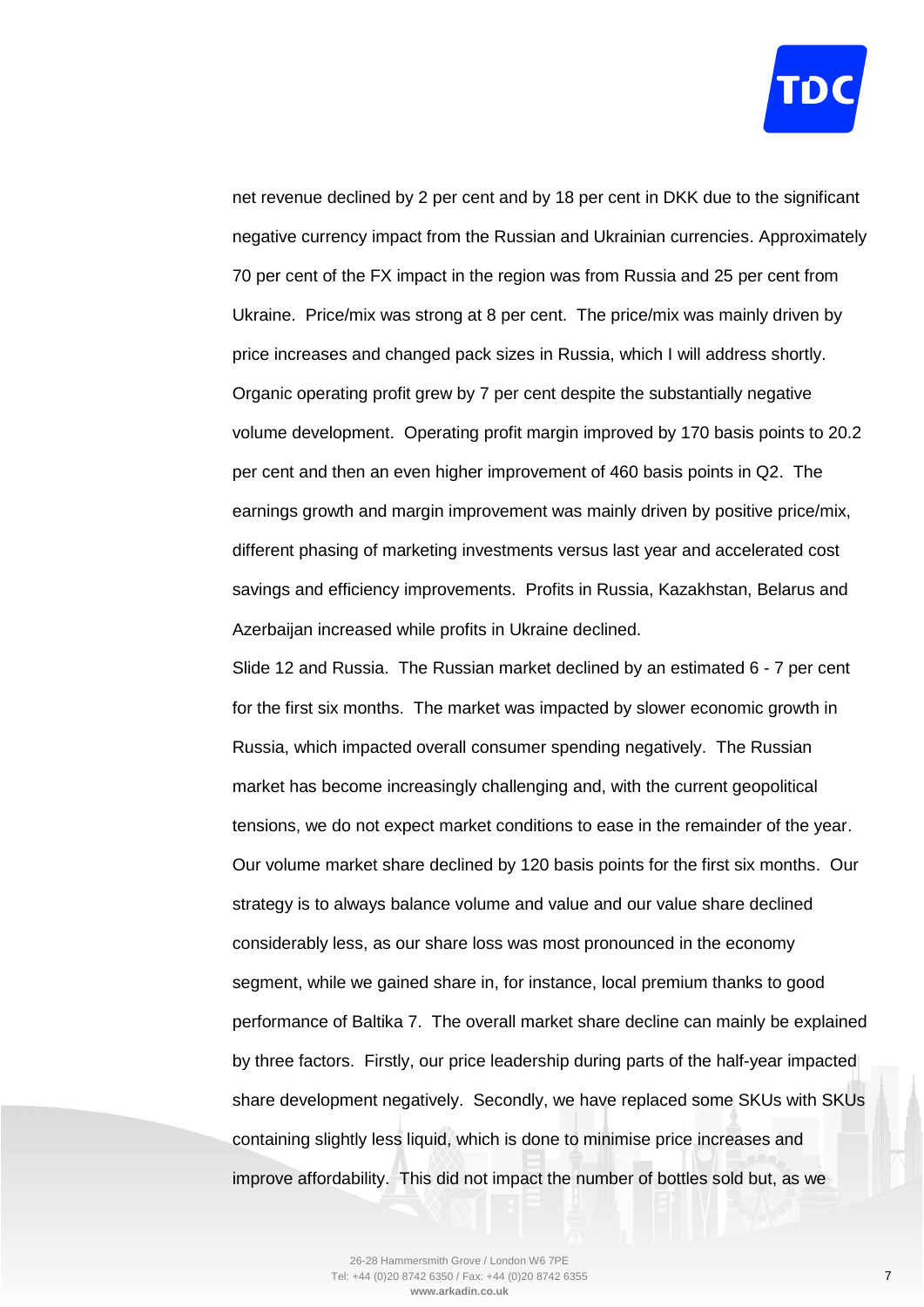

have solid less liquid, it impacted share performance negatively but price/mix positively. Finally, we had to list these new SKUs at the same time as Baltika changed its legal structure. That created disruption in deliveries due to more required administrative work than expected for us and our customers; and it took longer to execute than expected. Our shipments declined by 11 per cent due to the market decline and market share development. Price/mix for beer was plus 9 per cent, driven by price increases in March and May, mix improvements and value engineering, ie the launch of the aforementioned smaller pack sizes. Now slide 13 and Asia, please. In Asia, we continued to strengthen our market share in most markets across the region. We kept a high level of commercial activities, including the rollout of our international premium portfolio, further strengthening of sales capabilities and revitalising of local brands. As mentioned previously, our international premium brands delivered outstanding performance with Tuborg more than doubling its volume and Carlsberg up 12 per cent in premium markets.

Volumes declined organically by 2 per cent with a slight trend improvement in Q2, where volumes were flat. Including the Chongqing acquisition, beer volumes grew by 21 per cent. We saw particularly strong growth in India, Nepal, Cambodia and Laos and for the international premium portfolio in China and India. The beer market in the western Chinese provinces performed worse than overall China for the first six months due to unrest and bad weather in Xinjiang, as well as a very wet summer in Chongqing. In addition, we have delisted unprofitable SKUs in one province and, consequently, our overall Chinese volumes declined organically. In spite of the 2 per cent organic volume decline in the region, our revenue grew organically by 9 per cent due to a very strong price/mix of 7 per cent. Organic revenue growth and price/mix accelerated from Q1 to Q2. The strong price/mix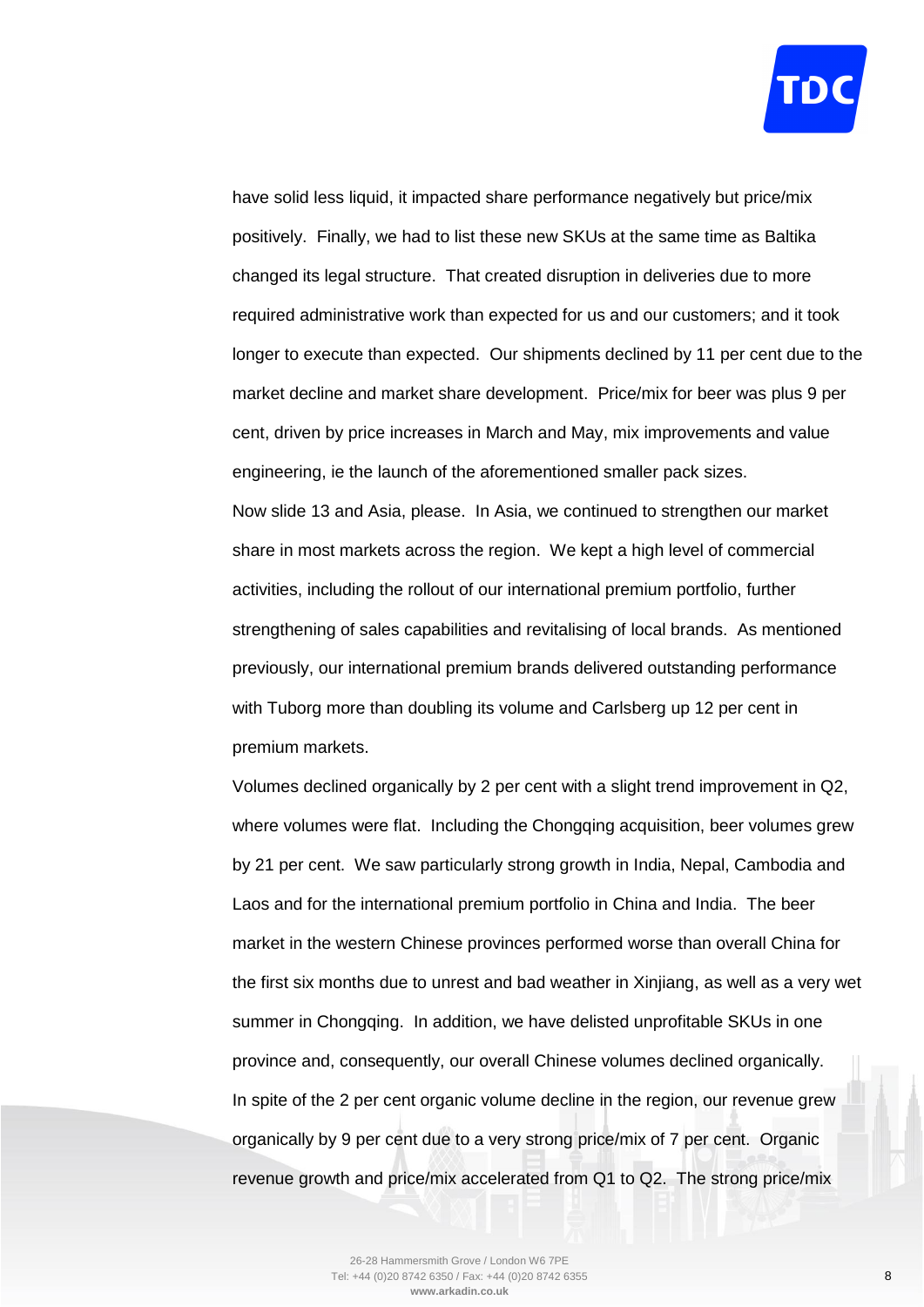

improvement was driven by our international premium brands, price increases and value management efforts across the region and delisting of low-priced and unprofitable SKUs in China.

Organic operating profit grew by 5 per cent. Profits were impacted by investments in growth such as the start-up in Myanmar and higher sales and marketing investments. However, this negative impact was more than offset by the positive price/mix and income from a terminated license agreement. The operating margin decline of 300 basis points was due to the consolidation of Chongqing Brewery that comes in with a margin somewhat below the regional average. With this, I would like to hand over to Jørn, who will walk us through the financials.

JØRN P JENSEN: Thank you, Jørgen, and now please turn to slide 15. Our business delivered solid organic growth rates in first six months of the year. As already mentioned, volumes were suppressed due to the market conditions in Eastern Europe and adverse events in Asia, particularly China, but a very strong price/mix was able to offset this. Adjusted net profit was flat as the positive impact from organic growth and acquisitions were neutralised by quite negative FX. Free cash flow was up DKK 600 million versus last year. The rollout plan for BSP1 is on track and the next markets to go live will be Poland, Finland and Switzerland in the fall. In May, we successfully placed ten-year euro notes at a principal amount of €1 billion with a coupon of 2.5 per cent.

> Before I dig further into the numbers, I would like to reaffirm our strong focus on earnings and cash flow in all business units. The challenging conditions in our largest market only further emphasise the importance of our group-wide efficiency agenda. However, as we have also stated before, we will not compromise the continued investments in our brands and the future growth of our business.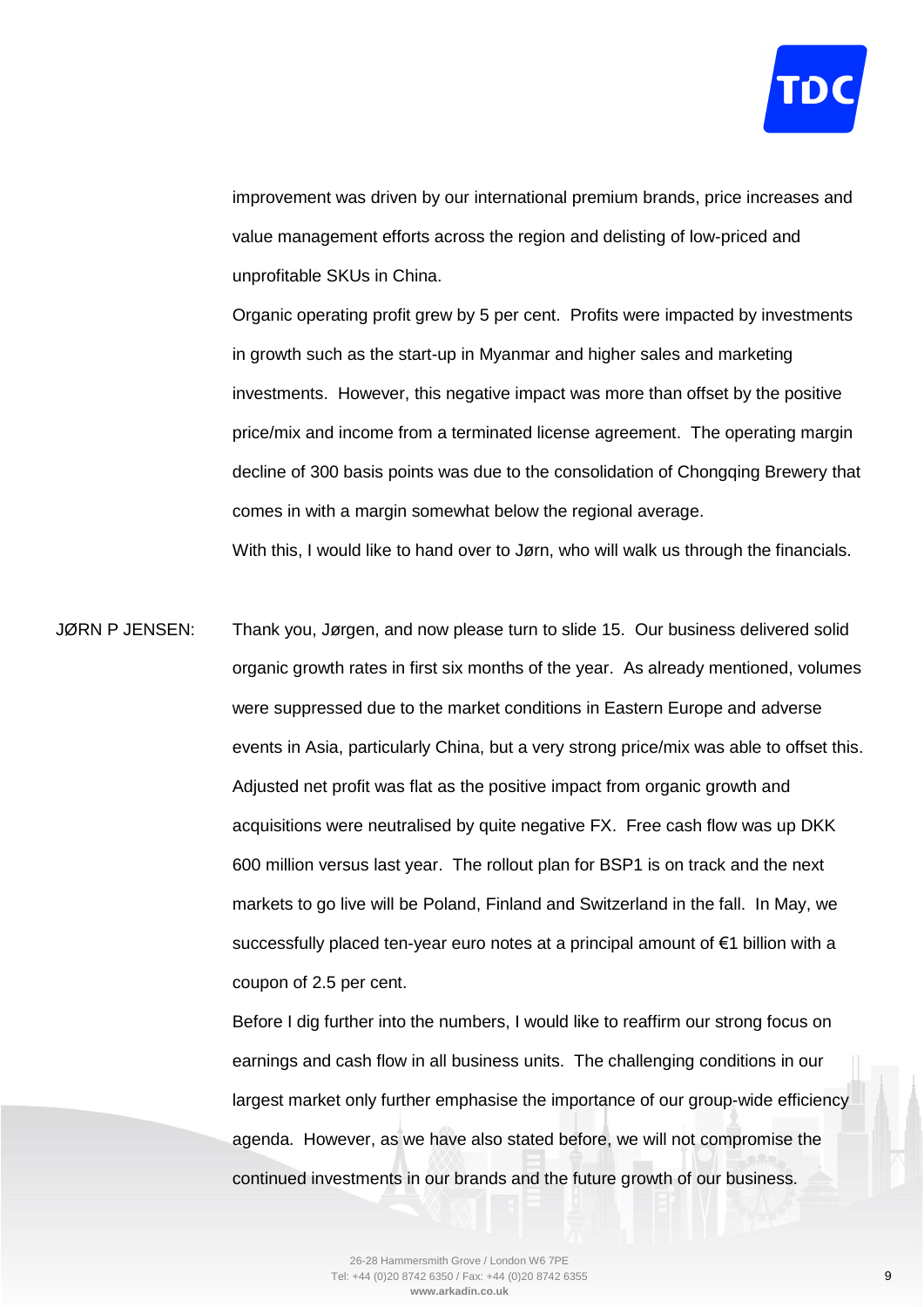

Now slide 16. Organic net revenue increased by 4 per cent or DKK 1.1 billion as a result of a strong price/mix of 5 per cent. The negative currency impact was due to several currencies, but most pronounced were the Russian, Ukrainian, Norwegian and Chinese currencies. Organic COGS per hectolitre were up 3 per cent and in reported terms down 4 per cent. Reported gross profit margin improved by 80 basis points. Total opex increased primarily as a result of BSP1 implementation costs, which in the first half amounted to approximately DKK 250 million, higher logistic costs, particularly in Eastern Europe, and phasing of sales and marketing investments.

All in all, organic operating profit amounted to DKK 4.4 billion, up 8 per cent versus last year. Organic operating profit growth was strong in Western Europe and Eastern Europe. However, in Eastern Europe the significant negative currency impact of 18 per cent versus the first half of 2013 resulted in a lower operating profit in that region in reported terms. Consequently, reported group operating profit was up 1 per cent to DKK 4.1 billion.

Now to slide 17, where you also will notice the Carlsberg Nordic collection, which has been launched in several markets this year. Special items were minus DKK 124 million, in line with last year. Generally, special items relate to restructuring initiatives. Net financials were down DKK 44 million compared to last year. DKK 102 million were lower interest charges as a result of lower average funding costs. We've seen our average funding costs coming down continuously over the past few years. Other financial items were up DKK 58 million, mainly due to currency movement, fair value adjustments and fees. The tax rate was 25 per cent. All in all, reported net profit was DKK 2.1 billion. Adjusting for special items after tax, net profit was DKK 2.2 billion. The flat development versus last year was due to adverse currencies.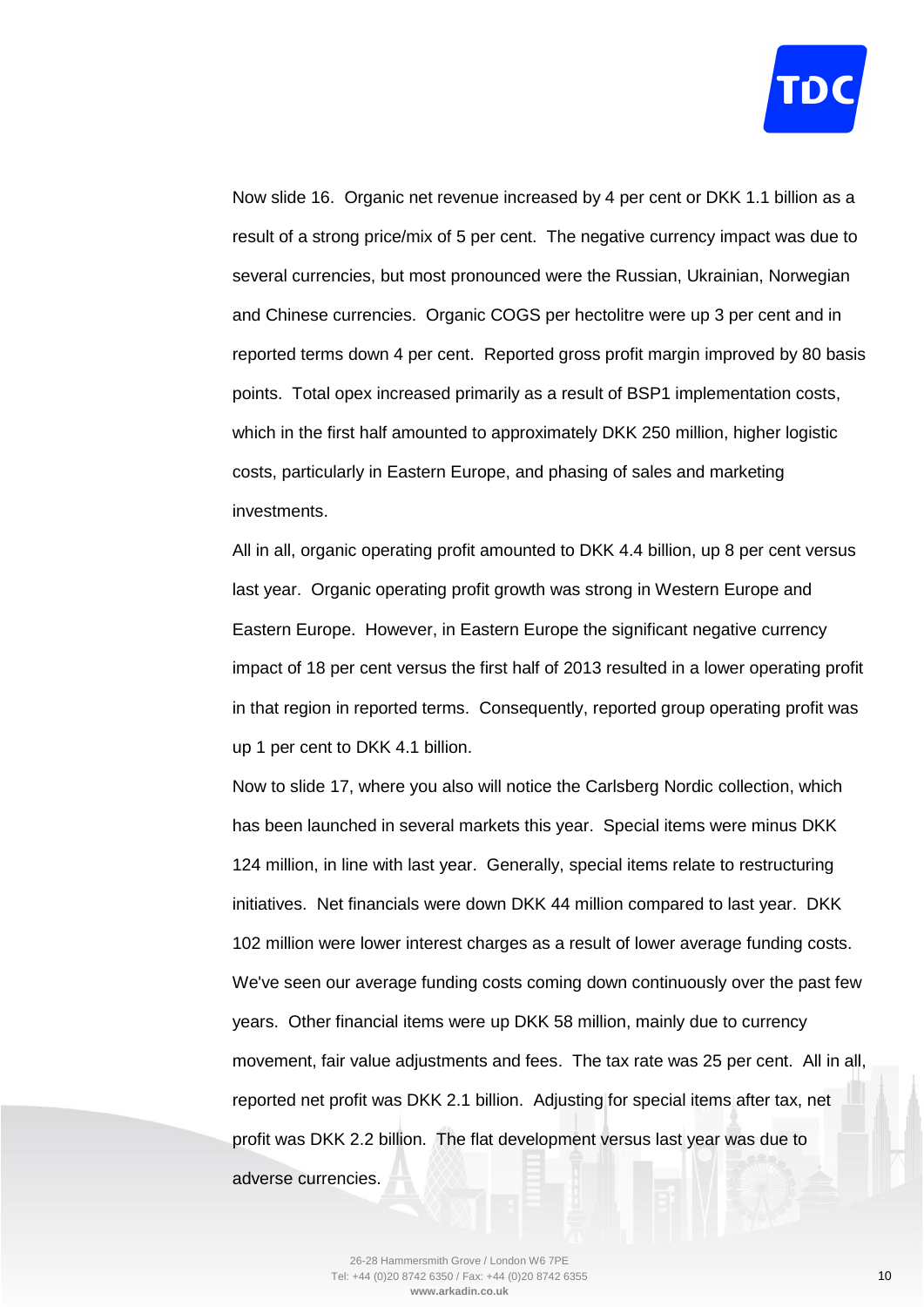

Now to cash flow on slide 18. The sum of the first three lines - EBITDA including other non-cash items - adds up to DKK 5.9 billion, a small increase of DKK 61 million. The change in trade working capital was minus DKK 673 million. As usual, trade working capital was impacted by normal seasonality, but this year this was further impacted by higher sales in Western Europe at the end of Q2. Other working capital was impacted by lower VAT payables at the end of the quarter compared to last year.

I would like to remind you that our working capital focus is on reducing the average trade working capital, ie during the year, and not the number period-end. Our track record in reducing the average trade working capital during the year has proven quite solid and at the end of Q2, the 12-month average trade working capital to net revenue was minus 3.8 per cent compared to minus 3.1 per cent last year. Paid net interest was DKK 768 million, down DKK 0.5 billion due to lower funding costs as well as the settlement of financial instruments last year. All in all, cash flow from operations was DKK 2.9 billion, on par with last year.

Slide 19. Capex was DKK 2.2 billion. In the first half, capex primarily included investments in sales equipment to generate top-line growth, capacity expansion in Asia and different projects in Western Europe to improve structure and efficiency. Net acquisitions amounted to minus DKK 30 million. All in all, free cash flow followed the normal seasonality of our business and amounted to DKK 641 million. The positive difference of DKK 624 million versus last year was mainly due to the prepayments last year related to the Chongqing Brewery acquisition. Now to slide 21 and our outlook for the year. As Jørgen stated earlier in the presentation, we have had to change our outlook due to the recent Eastern European macro-events. Our 2014 results are being impacted in two ways. Firstly, the weak macroeconomy in Russia and Ukraine means that we are now assuming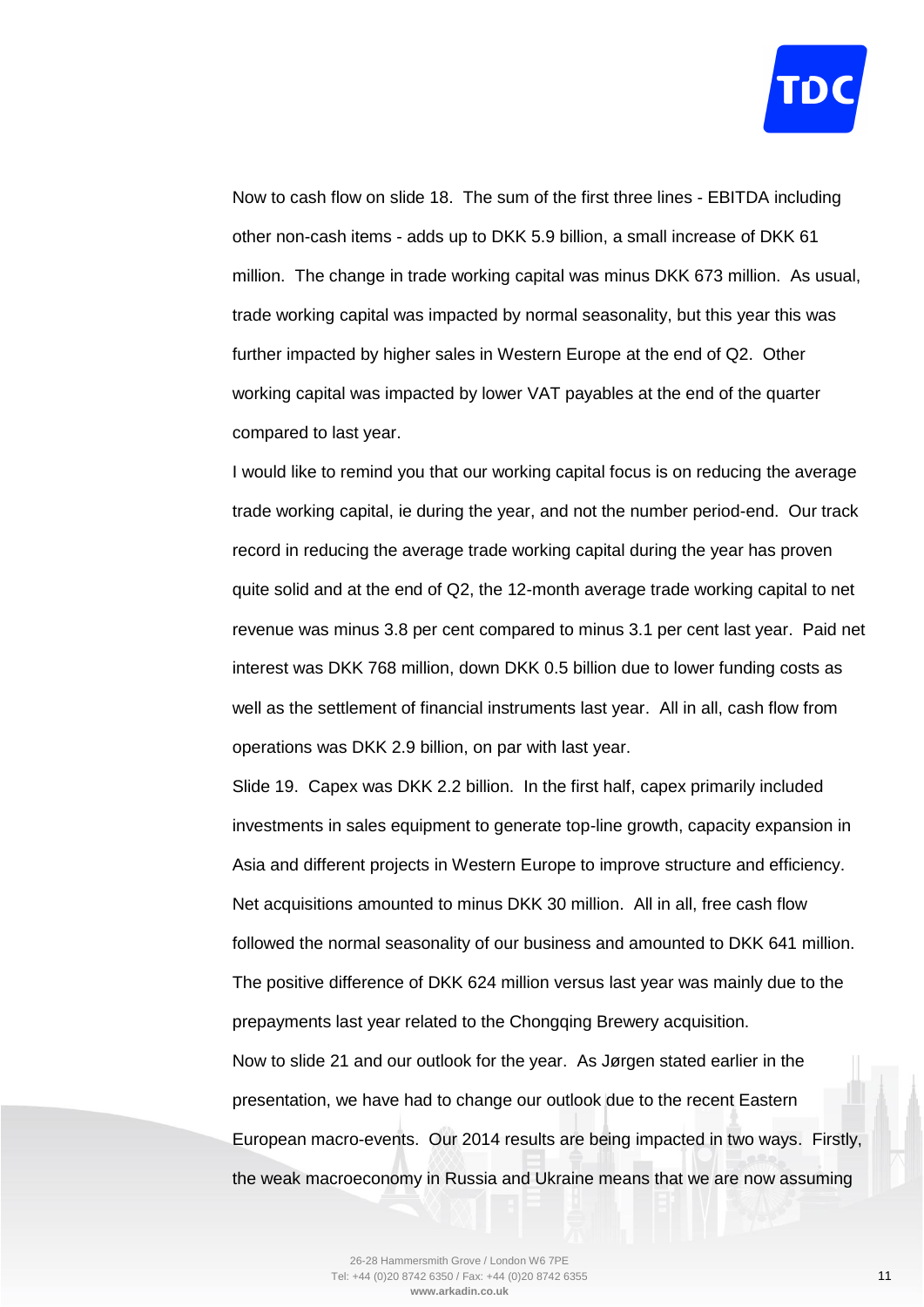

that the Russian beer market will decline by high single-digit percentages compared to previously mid-single-digit. We also see the Ukrainian beer market being under increasing pressure with a decline of 10 per cent in the first half-year. Secondly, we don't anticipate the usual high level of stocking at distributors as we've seen in recent years due to the potentially restricted financing opportunities in Russia and also the possible freeze of excise duties for 2015. Although the stocking issue is merely a question of the phasing of shipments from Q4 this year into Q1 next year, it will impact numbers negatively in Q4. Other assumptions are largely unchanged. Based on these assumptions, we now expect a low to mid-single-digit percentage growth in organic operating profit this year compared to our previous expectation of a high single-digit increase. Including the acquisition impact from Chongqing and the assumed significant currency headwind, reported operating profit is expected to decline by low to mid-single-digit percentages. Adjusted net profit or clean EPS is expected to decline by mid to high single-digit percentages compared to previously mid-single-digit increase.

JØRGEN BUHL RASMUSSEN: Thank you, Jørn, and that was all for today. To summarise, with 8 per cent organic operating profit growth, we delivered satisfactory performance for the first six months. We also delivered solid market share performance in most of our markets except Russia, and especially our international premium brands are performing strongly. The outlook for the second half for Eastern Europe has become increasingly challenging lately, which will impact the beer market and our 2014 profitability negatively. Finally, we are taking some tough decisions and are implementing several structural changes to mitigate the impact from the lower Eastern European volumes. With this, we are happy now to take your questions.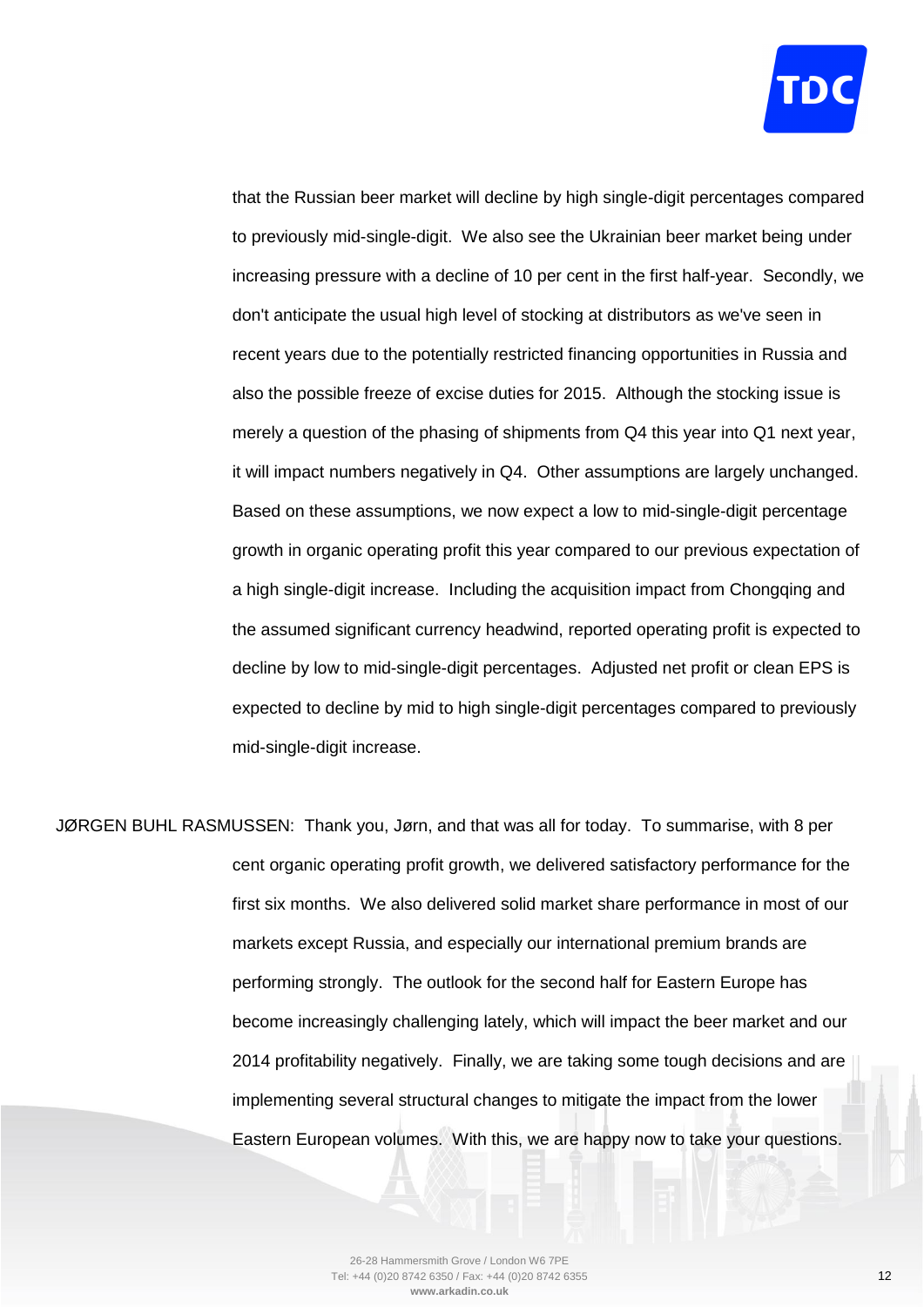

OPERATOR: Thank you. We will now begin the question-and-answer session. If you have a question for the speakers, please press star and then one on your touchtone phone. If you wish to be removed from the queue, please press the hash key or the pound sign. Once again, I will remind you: if you have a question, please press star and then one on your touchtone phone. We have our first question. It's coming from Mr Trevor Stirling from Sanford C.

Bernstein. Please go ahead, sir.

- TREVOR STIRLING: Good morning, gentlemen. Two questions from my side. The first one: in terms of the downgrade to expectations of roughly 8 - 9 per cent of the net profit level, can you just quantify how much of that is due to your expectations for a weaker underlying beer market and the change in phasing of shipments in Russia?
- JØRN P JENSEN: If you want it as a percentage, sorry. If you want it as a percentage, it is a little more than 70 per cent, which is market/consumer/macro-related and the rest being less stocking being expected.
- TREVOR STIRLING: Less stocking. So then, as I think forward to 2015, you'll regain that 30 per cent that was due to the destocking in Q1 and you also have an easy comp in Q4. Is that the right way to think about it?
- JØRN P JENSEN: Yes.
- TREVOR STIRLING: Great. The second question may be one for Jørgen, which is: the 250 basis points market share decline year-on-year and you went through the various factors of that, but I also look at the others and the others have yet another big increase in market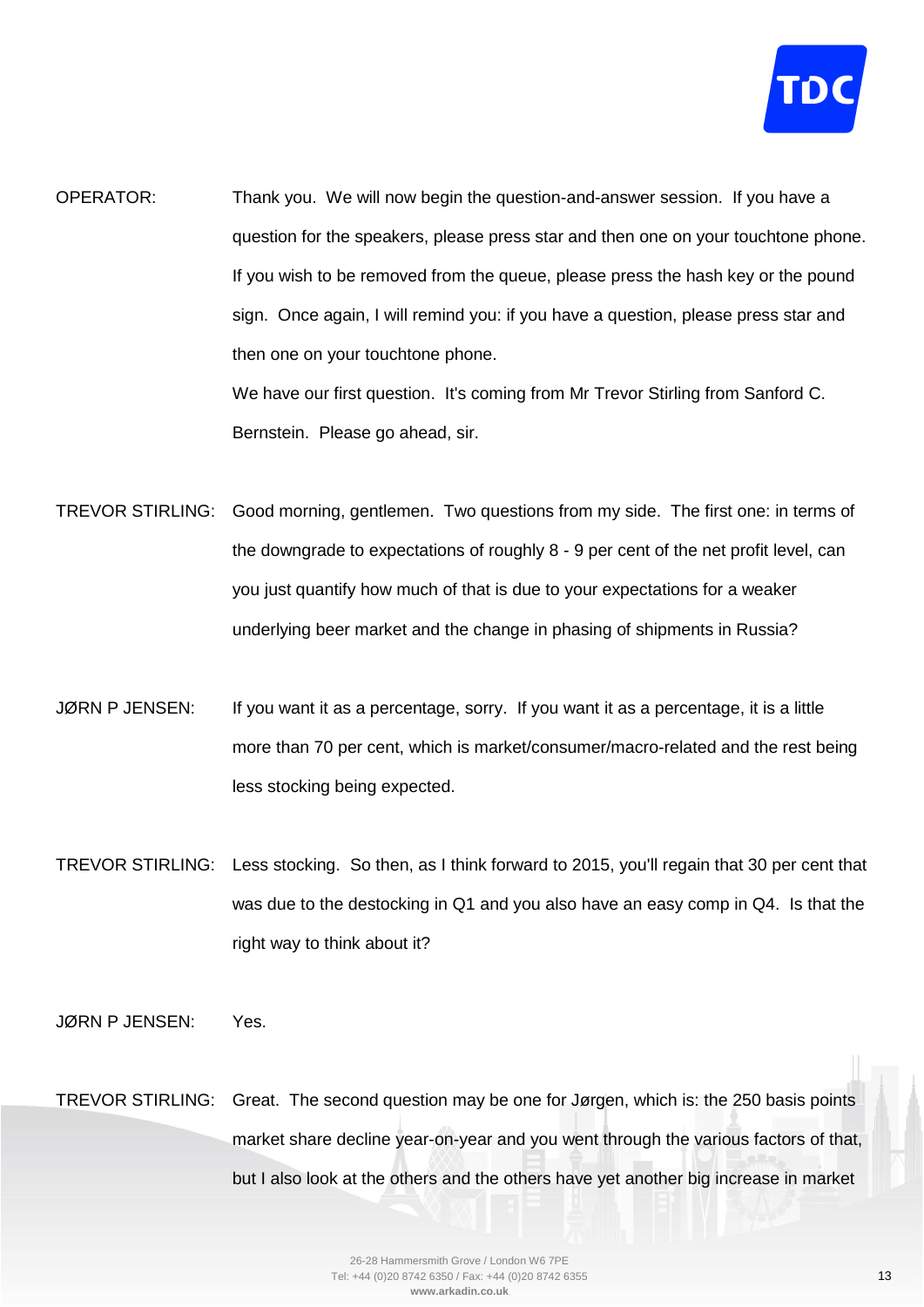

share, you know, up to 22.8 per cent in the quarter. Is there something that starts to worry you now about that continued increase in the others share, even though the macro-environment is looking bit better? Perhaps just talk a little bit more about that others share.

- JØRGEN BUHL RASMUSSEN: I am not sure we see the macro-environment looking a little better, maybe in fact going in the opposite direction again. What we see with others is also the average value is coming slightly down, so it is a little more price also in this other group if you look at market share development and volume and value. I think what we've seen in the first half would be that the gain has been driven a lot by let's say a bit of price from some others and also one of the key players and then the other factors I also referred to in our presentation being the downsizing, so to speak, of some SKUs and also this listing of new SKUs and the change of legal entity structure.
- TREVOR STIRLING: Yes. Do you think that growth in the others has the potential to destabilise the pricing structure in the market in the second half?

JØRGEN BUHL RASMUSSEN: No, because it is not that significant. It's just if we calculate the average we see a slight decline on average price for others.

TREVOR STIRLING: Okay. Thanks very much.

OPERATOR: Our next question is coming from Mr Ian Shackleton from Nomura. Please go ahead, sir.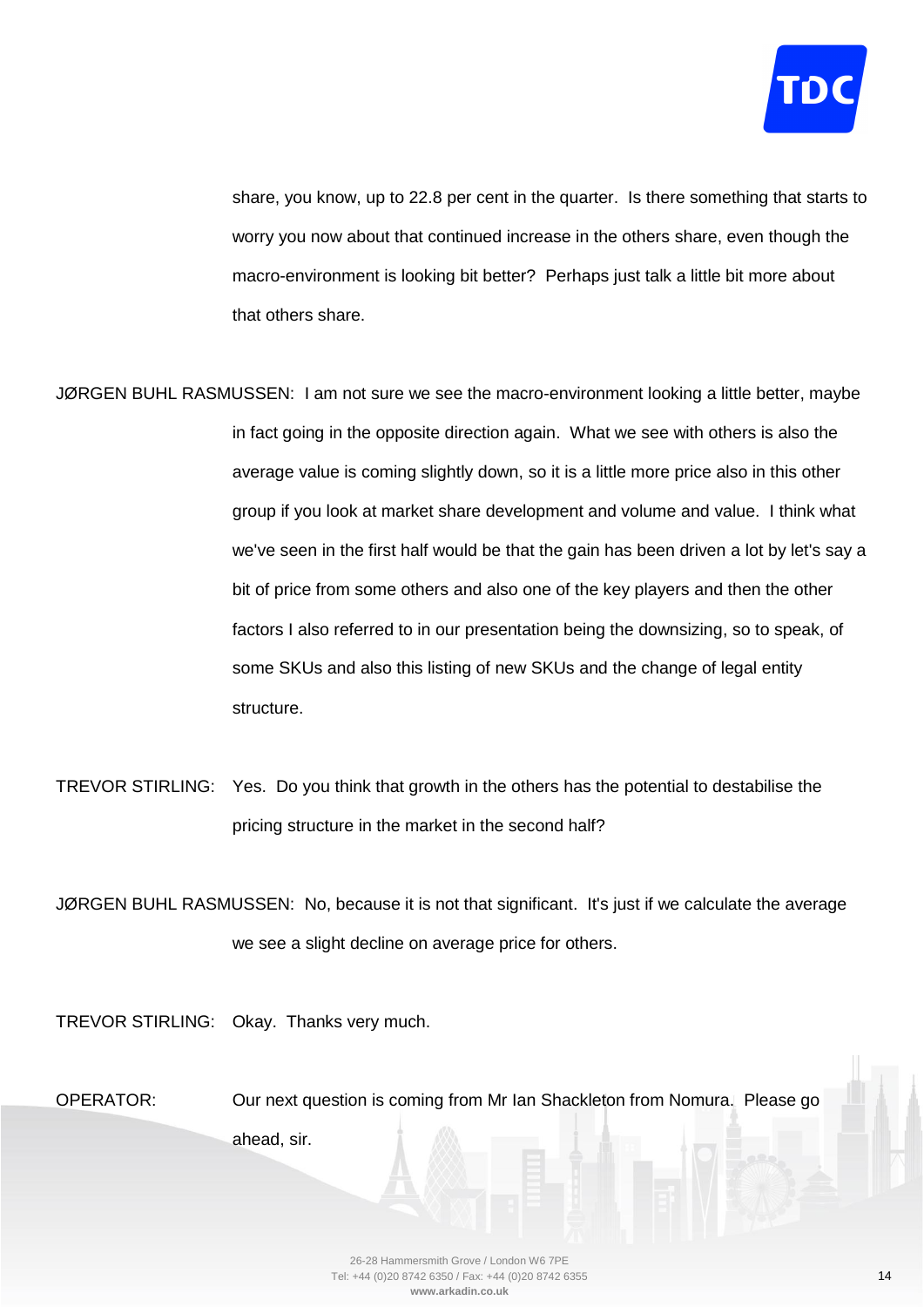

- IAN SHACKLETON: Yes, hello, good morning, gentlemen. A few questions around Russia. The first question is: have the sanctions had any impact at all on the way you are running the business in Russia? Secondly, how confident are you that duties won't increase in 2015? The third question, really: in the Baltika release I see that's out today there is talk about a change in the management team and the supply change structure. Perhaps you could just talk about what's happened there.
- JØRGEN BUHL RASMUSSEN: Yes. In terms of the sanctions and the impact sanctions have had in the way we run the business, I would say not directly because we operate within Russia. At the same time, because of the worsening macro-economy, we do see the consumer being less willing to spend. Yes, we are looking at every measure we can take to compensate for what we expect to be lower sales in Russia. So, in that sense, you could say it impacts how we run the business. On duties increases, I don't want to say how confident we are or not confident. At the moment, there is proposal for a decision by the government not to increase duties and it has to be approved by the Duma. Time will tell.
- JØRN P JENSEN: On the third question, Ian, there is no correlation, so to speak, between that announcement and what we are talking about in our release this morning. That's more a normal management change within the supply chain in Russia.
- IAN SHACKLETON: I know you weren't going to talk too much about further brewery closures, but could you outline a little bit what's happened within the business already in Russia in terms of the changes you've mentioned?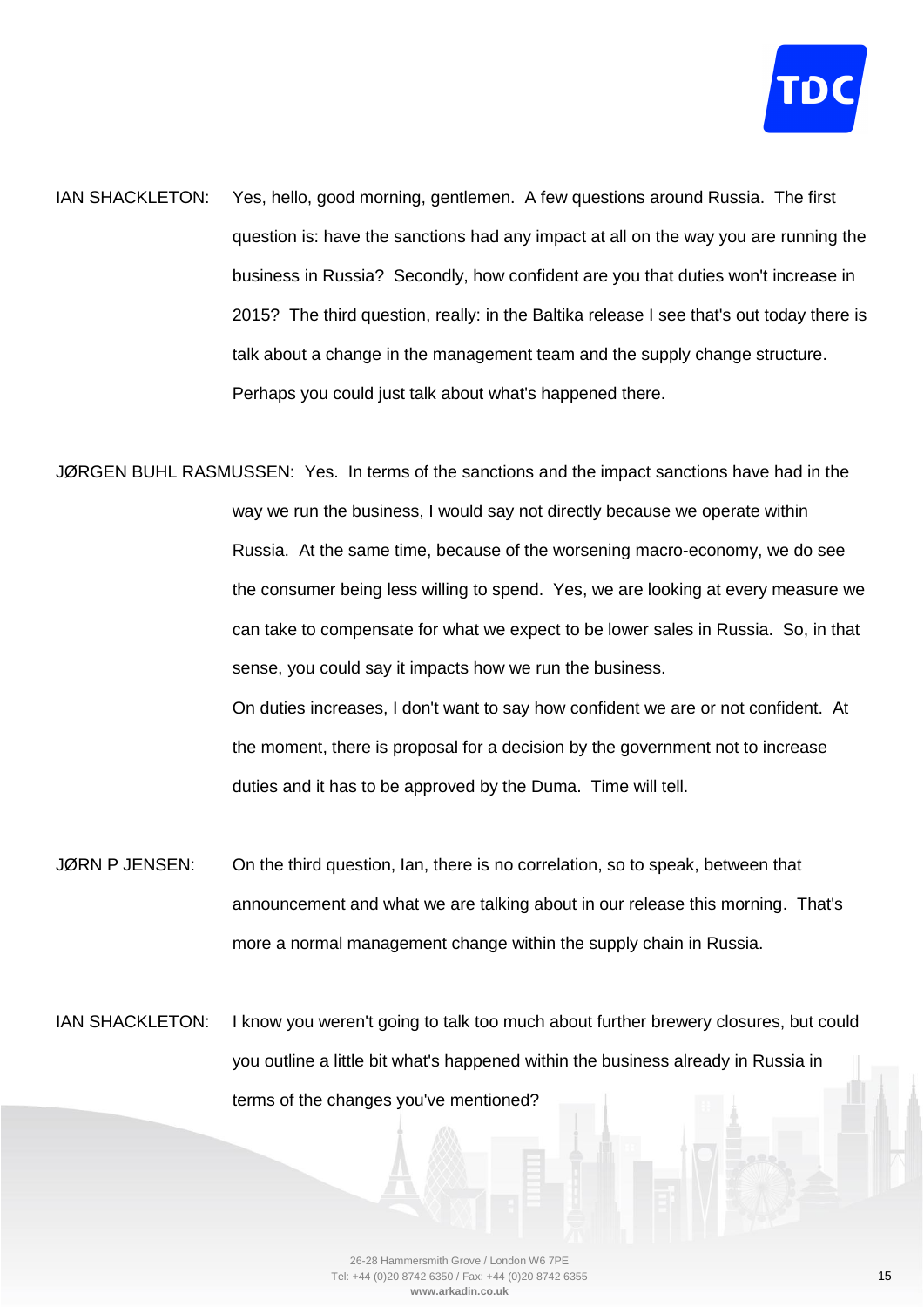

- JØRN P JENSEN: Of course, the overall logic here is that when the market is declining more than what we expect, it of course at some point in time becomes apparent that we have - and will have for very long time - more capacity in the market than we need. That of course leads to considerations around how the brewery landscape should be also some years out in Russia.
- JØRGEN BUHL RASMUSSEN: But if you want some examples on this, when we refer to how we are changing structure and we are making organisational changes, we are also in Eastern Europe moving towards a one supply chain organisation across markets. If you take sales, we have less sub-regions in sales today than what we used to have. Again, we are restructuring how we are being set up in sales. If you take the whole G&A area, in every brewery where we also have admin organisation and in the headquarters in St Petersburg, we are also in a lot of places changing the structure of how we operate to take out costs and be as efficient as possible in this very challenging market right now.
- IAN SHACKLETON: Very good. Thank you.
- OPERATOR: The next question is coming from Mr Michael Vitfell-Rasmussen from ABG Sundal Collier. Please go ahead, sir.
- MICHAEL VITFELL-RASMUSSEN: Thank you. I have three questions, if I may. If you could start by talking a little bit about the proposed PET ban, are we likely to see this being pushed into 2015? How would you think the effects on average retail prices would be in the three steps that the proposal looks like right now?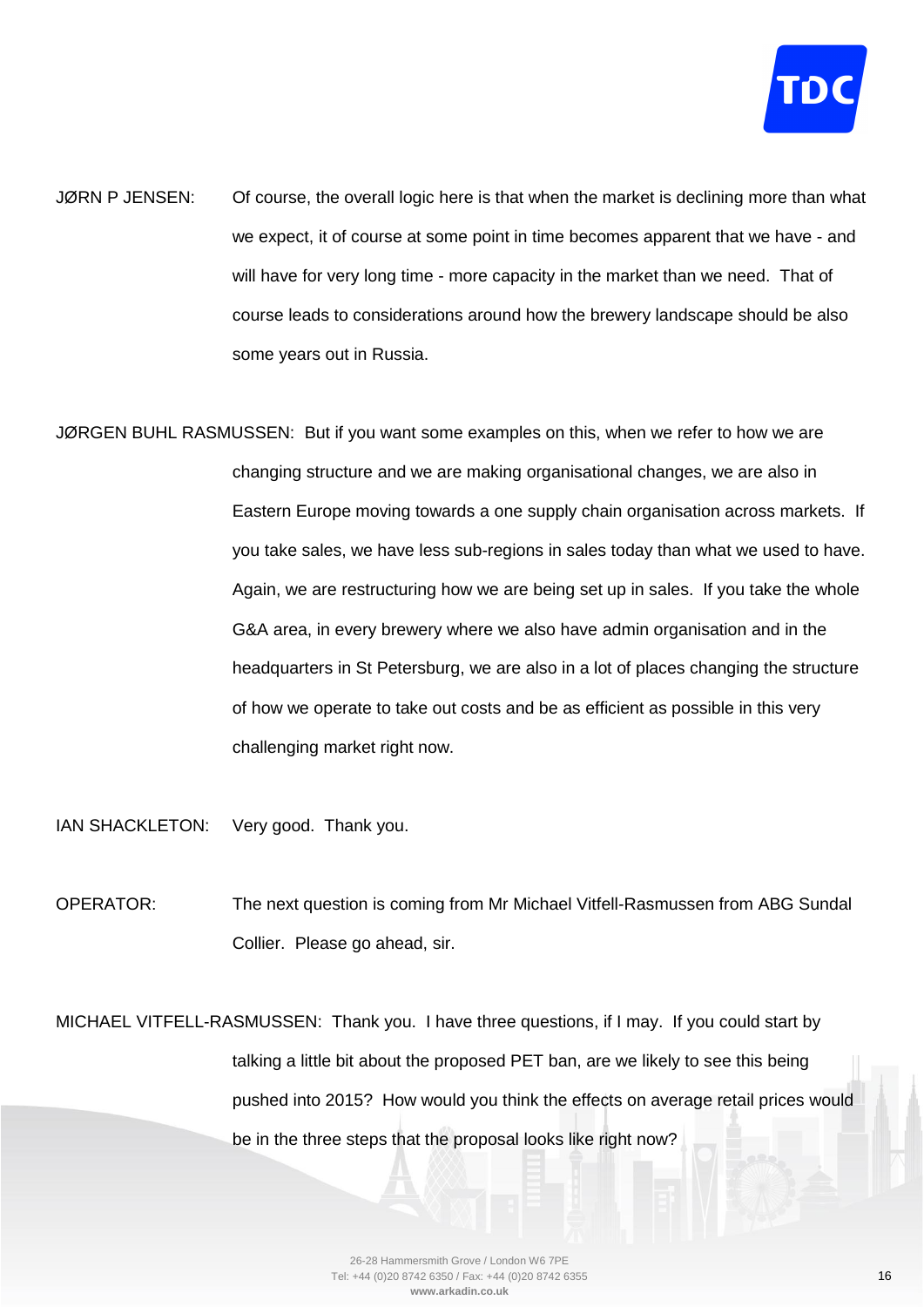

Then second question being on Asia, can you give us little bit more insight into how large volumes are you phasing out that are unprofitable in China? Also in terms of volumes again, how big of an area of China has been affected by the poor weather and political unrest, just so we can kind of understand how Asia is doing excluding these kinds of one-off things?

Then my final question being on Ukraine, as I understand it Q2 looked a little bit worse than the 10 per cent decline in the first half. What is happening in Q2 in terms of the market in Ukraine and where do you see Ukraine going in terms of your new guidance? Are we looking at 20 per cent declines in the second half or what have you assumed in your guidance? Thank you.

JØRGEN BUHL RASMUSSEN: I hope you got all you questions, Michael. If not, you have to repeat maybe, in particular last one. But if we start with the PET proposal, you know we put forward a proposal and that was broadly accepted, we believe, in the government, so we still believe the proposal being put forward by the Russian government back in the early part of this year is likely to be implemented. That was a kind of state implementation. I don't think I need on this call to go through all the different stages, but at the end we would get to not being able to sell beer in PET in more than one-and-a-half-litre PET sizes at the end, being 2017. We think this is still a likely route forward for PET. Also in the proposal, it was not supposed to have any impact until 2015 with the first step. As we have commented on before, we think if it comes in line with that proposal, we will have time for the transition. We can then manage and also convert some of that volume into multi-pack and other types of packaging. Not having big sizes of PET will of course be positive for the average selling price to the consumer over time.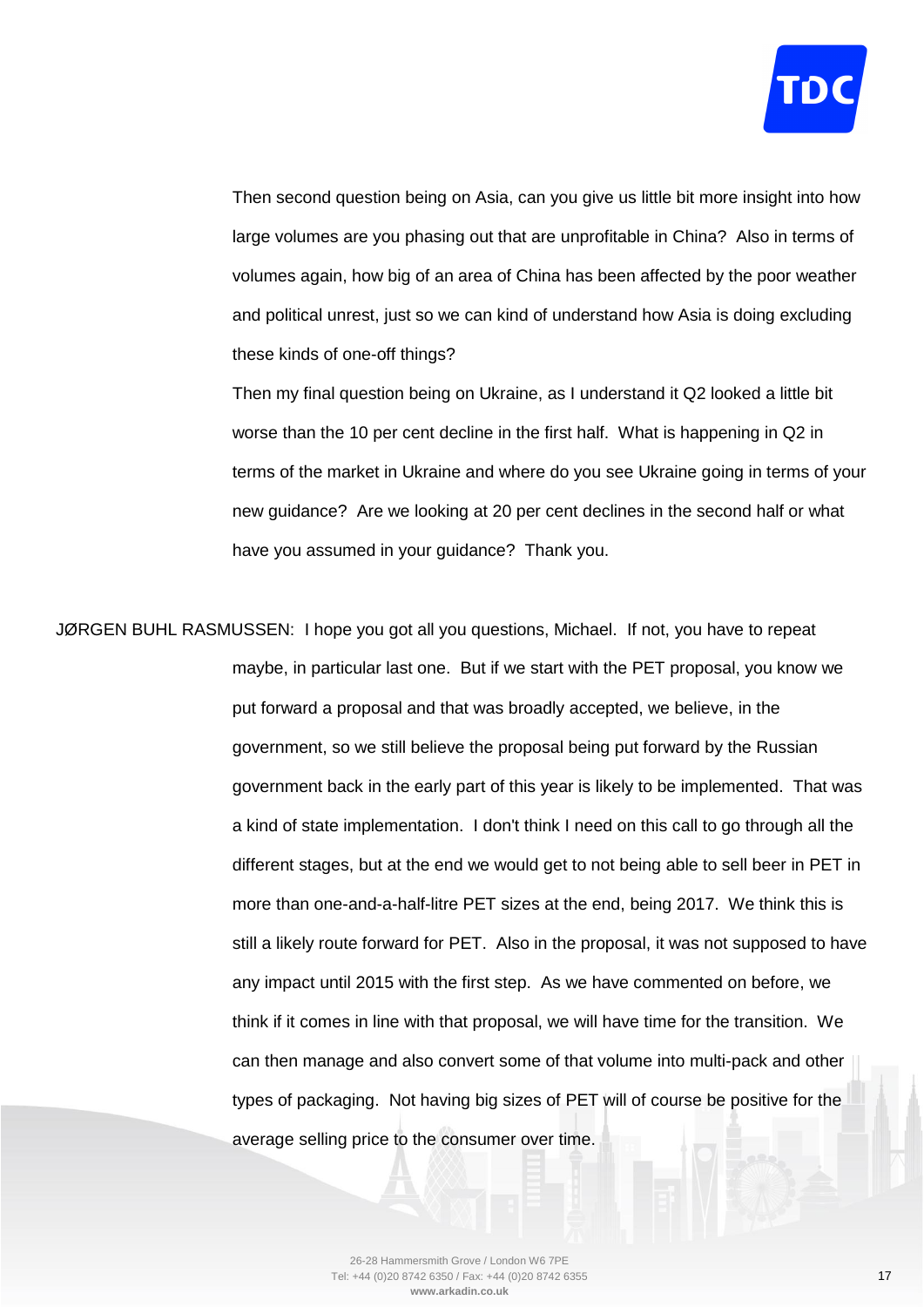

MICHAEL VITFELL-RASMUSSEN: Do you think that this could mean that we could see the group of others lose a bit of market share again?

JØRGEN BUHL RASMUSSEN: Yes. As I've said always, I think the others group really got momentum back in 2009/2010 when we were hit by the crisis and everyone supported more local community and local producers. That's how they started getting that momentum. Because the market environment in Russia's since has not really been an easy environment – it hasn't improved a lot since - they have been able to build on this momentum including by introducing some kind of retro Soviet-style type brands in some places and also local draught beer where you go and buy draught beer in some outlets including off-trade. We do not believe this growing trend will continue. We still believe it's close to having peaked. The uncertainty right now about the macro-economy does not help, but again overall as a trend we don't see them getting a much higher share of that market. I think I hear Efes saying the same last time when they were out with results.

JØRN P JENSEN: Michael, on Asian volumes, as you know, we don't normally do this market-by-market but China was really impacted a lot in western China by weather, by the unrest in Xinjiang, northwest China, which is a big contributor both volume and earnings wise in our Chinese business, and the delisting of unprofitable SKUs in another province. It was in the majority of our Chinese business that we were having these so-called one-off effects. If we exclude China as such from the Asian volume numbers, then we had a very solid underlying, actually a little more than mid-single-digit, growth in the first half.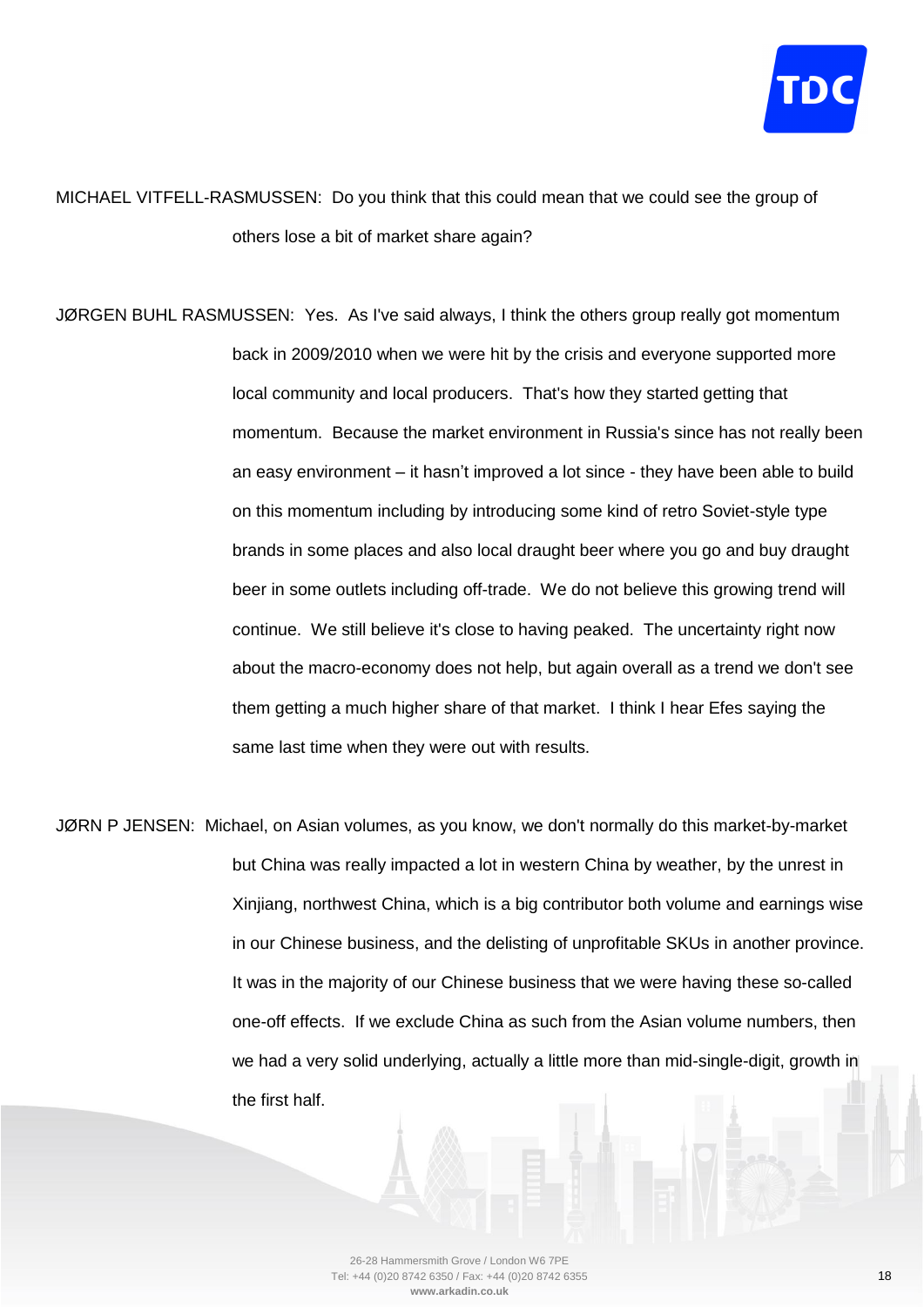

## JØRGEN BUHL RASMUSSEN: Ukraine, Michael, was it about if Q2 was worse than Q1? Was that the question in terms of market development?

MICHAEL VITFELL-RASMUSSEN: Yes, and then what are you assuming for the second half in Ukraine?

JØRGEN BUHL RASMUSSEN: You are right. Q2 was definitely worse than first half and that's how we got close to the minus 10 per cent, so you are right. The development is getting worse. We still see very big variances between east and west. In the west it's basically flat volume year-on-year if you go to a region like Lviv. But then if you go east it could be pretty bad depending on what's going on at the moment. So, if anything, we would expect what we see in Q2 to probably continue for the remainder of the year, but that will imply some double-digit decline in the market. Would it be a lot more than 10 per cent? Probably not, but again it's very difficult to predict. What will happen in Ukraine in the second half? Only time will tell.

MICHAEL VITFELL-RASMUSSEN: Great. Thank you very much.

OPERATOR: Our next question is coming from Mr Casper Blom from Handelsbanken. Please go ahead, sir.

CASPER BLOM: Thanks a lot. A couple of questions from my side also. Firstly, on the Russian market share, I know that you don't like to talk too much about the quarterly development but still there is a large decline here in the second quarter. Now that the legal structure of Baltika is in place, have you seen any sort of normalising of the market share going into the third quarter? Also relating to the change in SKU pack size, have you seen any of your competitors following that?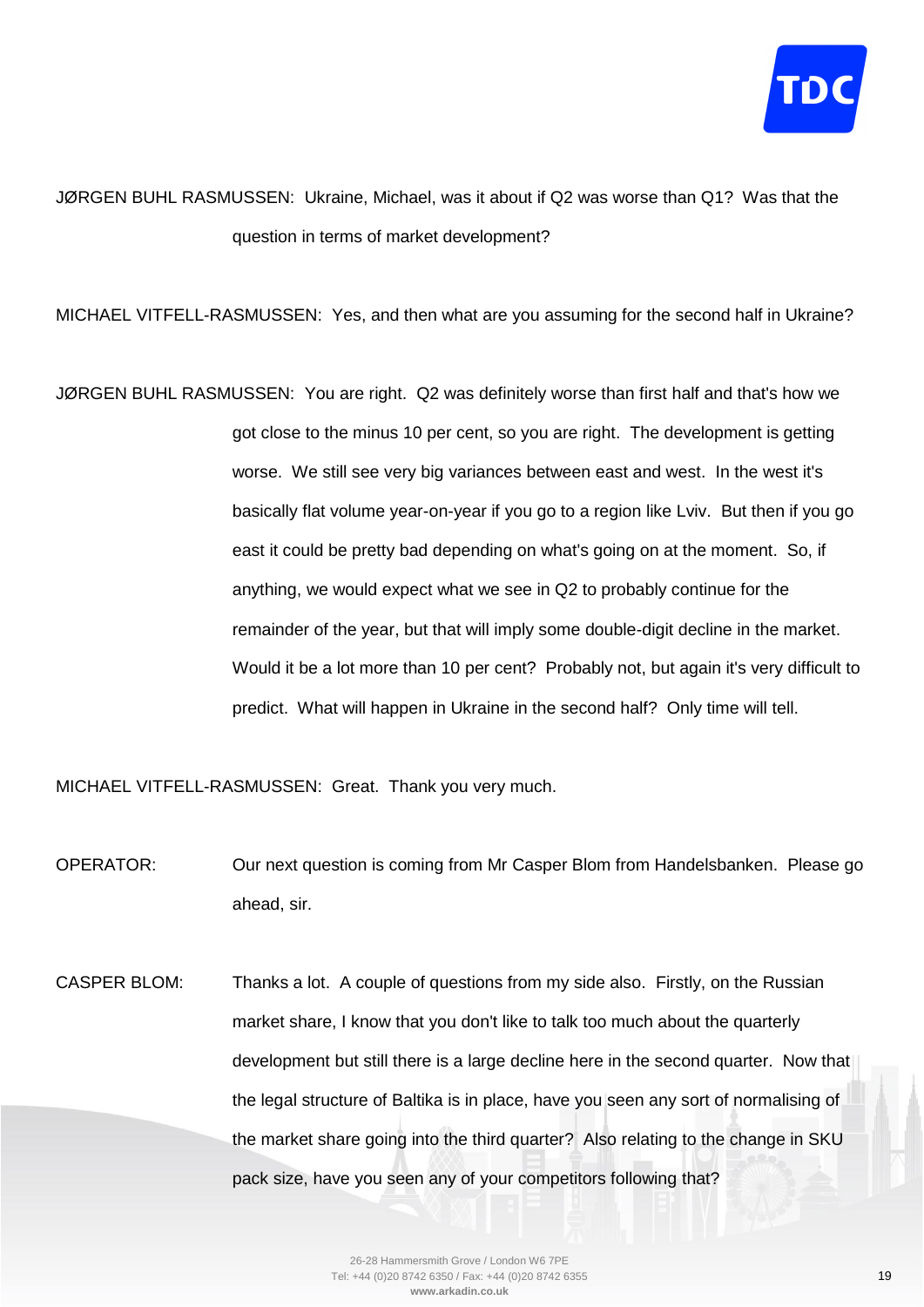

Then secondly, on Western Europe, could you give an overall update on the weather situation now that you have gone through the summer period? Has it been worse or better than last year when you look at Western Europe overall? Then finally on Eastern Europe, I know you commented on the phasing of sales and marketing spending, could you give an indication of the level of this and how the underlying profitability development looks in Eastern Europe? Thank you.

JØRGEN BUHL RASMUSSEN: Thanks, Casper. On market share, you are right. We don't want to comment too much on quarter-by-quarter development. It's really important to look at trends and, as I say always, some quarters can be better than others. But it's certainly fair to say that we have been extremely focused on making sure we balance volume and value in times like this, so we don't go just for volume. We get the value as well and that's why our value share is performing a lot better than our volume share also in quarter two.

> The issue we referred to about the legal entity and the change of SKUs, that's behind us and will not have any impact going forward. This change to legal entity is all about a lot of administration when you change legal entity number and you have to go to all your customers and change paperwork. That's so much administration and that was a lot more difficult than what we expected. That's what we're referring to when we talk about the change to legal structure. But that's behind us and will not have an impact going forward. What will has an impact on market share going forward would be the introduction of smaller SKUs where we are taking out a little liquid but still selling at the same price to avoid further price increases. You can say on an annualised impact, because we have so far touched about 50 per cent of our volume in terms of reducing 50 per cent of our volume into slighter small SKUs, the negative impact from that on volume market share on an annualised basis is 0.8 per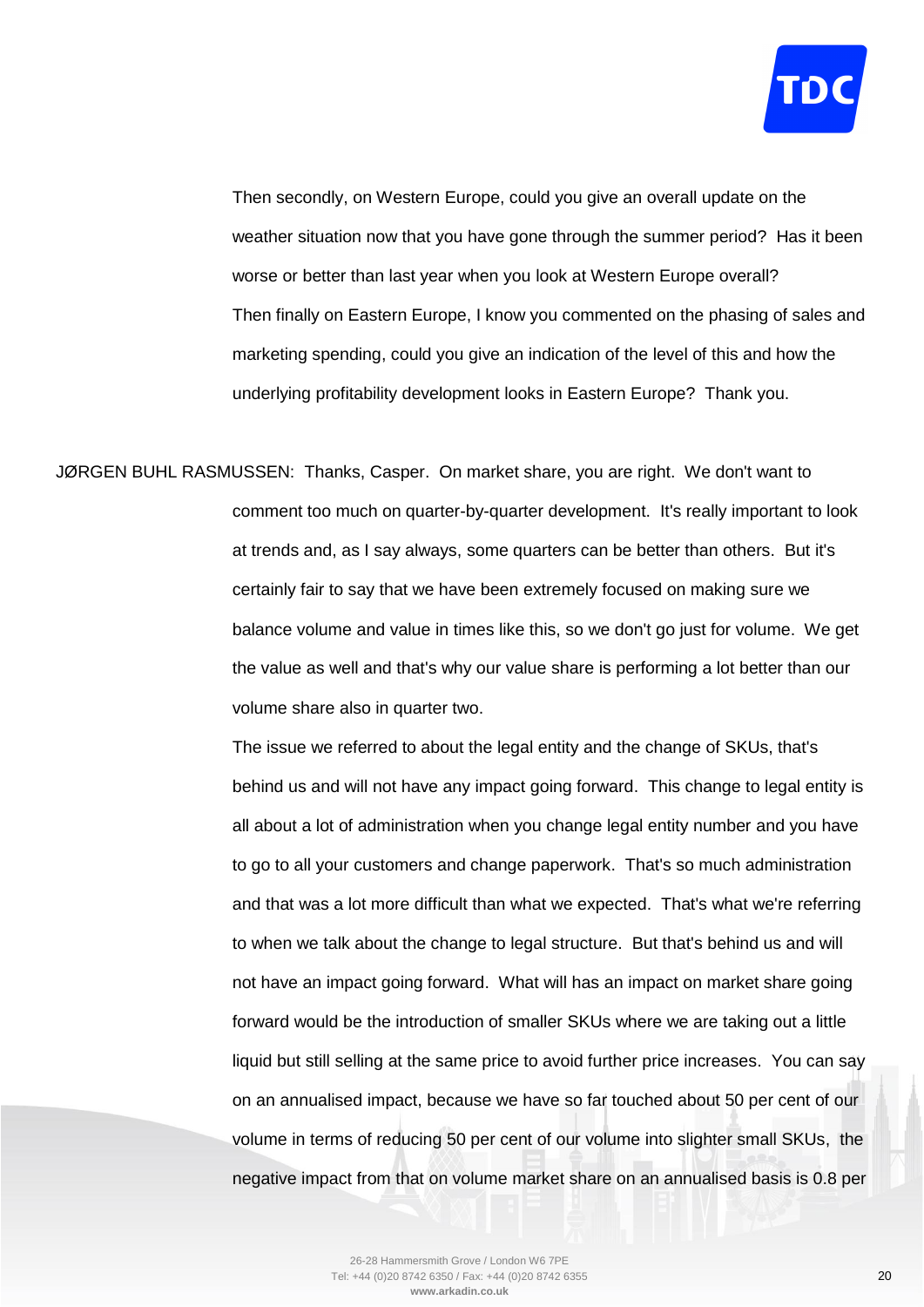

cent market share loss, so that we should get by definition by having downsized some SKUs but with no negative impact on value share. We do expect our market share to be up in the second half versus the first half. But we do not expect market share now for the full year to be up.

On competitors, what we have seen or we have certainly heard some of our competitors making reference to that they would like to look at the same, so possibly they will follow. We have seen some new products from some competitors being also launched in slightly smaller pack sizes, so it looks like certainly some are following already.

Your third question was about the weather situation in Western Europe. It has a positive impact in particular in Q2. It's mainly in a couple of markets. From memory, I think it was France and Switzerland where it is more significant than other markets if you look at Q2 and weather impact.

JØRN P JENSEN: And then on Eastern Europe. You can say that the very solid earnings progression in Eastern Europe, as we said before, it is several things. Price/mix is of course is very important. All the cost and efficiency programmes that we are running are really delivering. Then there is also, as I said, a smaller element of phasing of sales and marketing. But we are not separating into all these different cost lines. So a bit of sales and marketing but more importantly a very positive price/mix and a good result on all the efficiency programmes.

CASPER BLOM: Great. Thanks a lot, guys.

OPERATOR: Our next question is coming from Sanjeet Aujla from Credit Suisse. Please go ahead.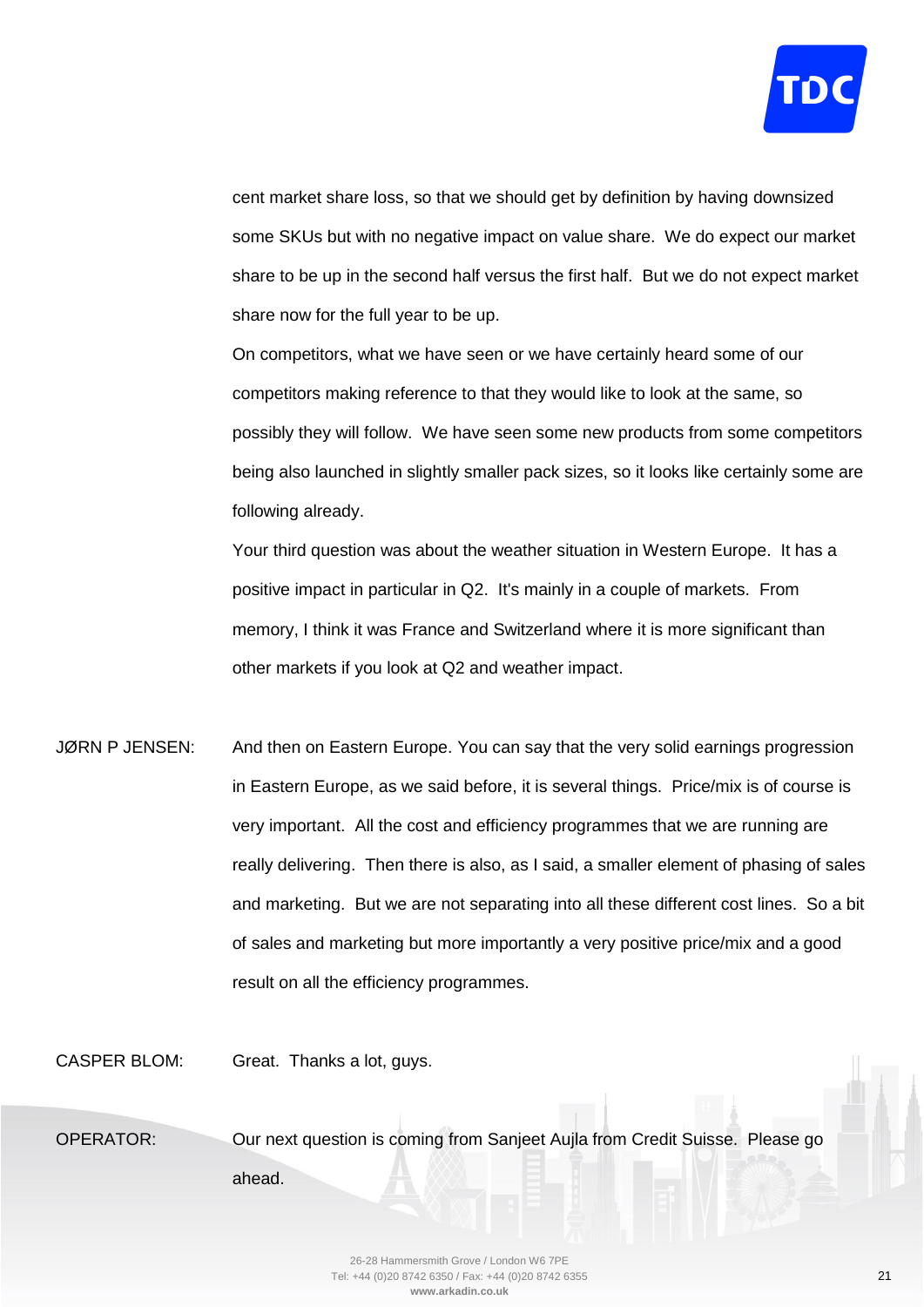

SANJEET AUJLA: A few questions, please. Firstly, just a clarification on the guidance. The downgrade to adjusted net profit seems to be larger than the downgrade to organic EBIT. I just wanted to understand the moving parts there. Is it FX? Is it higher minorities because the tax rate doesn't seem to be changing? So, if you can clarify that, that will be great.

> And then secondly, just on the price/mix development in Western Europe, one of your competitors this morning was talking about inflationary pressures. Are you guys seeing the same? Can you please talk a bit more around that? Thank you.

JØRN P JENSEN: On the first question, as you are saying, there is nothing else really changing below EBIT, so it's more the simple fact that of course the EBIT change after tax in percentage terms becomes bigger on the bottom line than it does on the EBIT line.

JØRGEN BUHL RASMUSSEN: To the price/mix in Europe, we don't see a big change compared to the past, so in general you can get just a very, very little on price increases. We do see a negative impact in general across Europe for channel mix and that's what's kind of reflected in the flat price/mix for Western Europe.

SANJEET AUJLA: Okay, great. Thanks.

OPERATOR: Our next question is coming from Mr Søren Samsøe from SEB. Please go ahead, sir.

SØREN SAMSØE: Yes, hello, gentlemen. First, a question on Russia regarding the major food inflation after the food ban price was up 10 - 30 per cent on different categories. How is this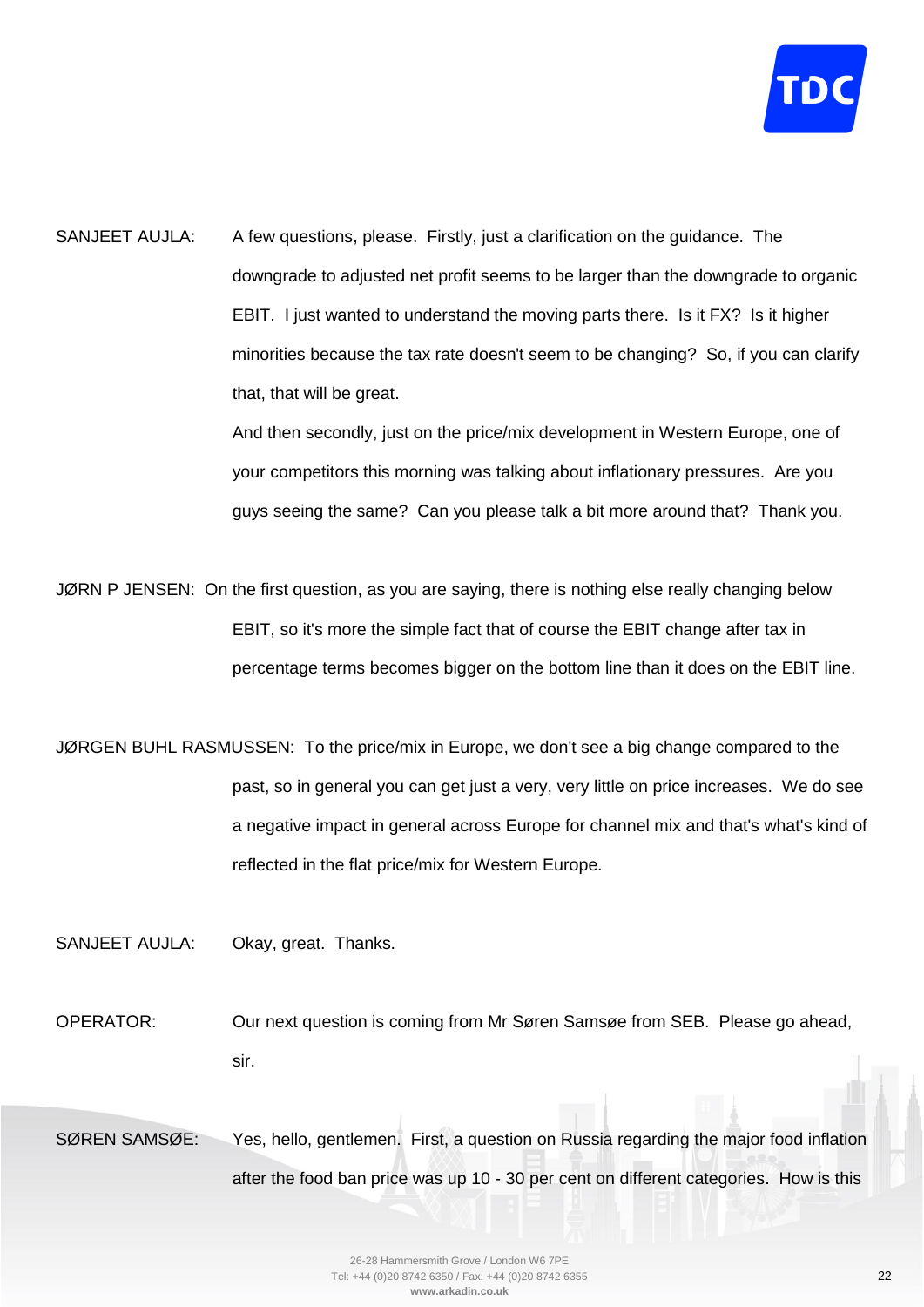

going to impact your sales? If you could maybe elaborate on how the food price increase has impacted your sales in the past in Russia?

The second question is regarding the BSP1 programme. I understand that you are spending a little bit less this year than planned. Maybe go into detail why and in what countries?

The third question is regarding the production structure in Russia. You're flagging a little bit that you want to maybe do changes there, but how is this possible given that you already have a pretty optimal structure in Russia and could that lead to one-off costs going forward?

Then finally, you have a very strong margin development in Eastern Europe, if you could go into detail with that because your volumes are down and I am sure you have also saved costs. Is this the price/mix effect going through or how come there is this very strong development? Thank you.

JØRGEN BUHL RASMUSSEN: Søren, could you just repeat questions four.

SØREN SAMSØE: Yes. Sorry about the many questions. Just the market increase of 460 bps in Q2 in Eastern Europe is very strong and just if you could elaborate on how you can do that with the volumes down so much and the market share losses. Is it the price/mix effect or cost savings or what is it? Thank you.

JØRGEN BUHL RASMUSSEN: I can take the first one on food inflation. In Russia, you are right. It is going up and in July I think we are looking at the food inflation being around 10 per cent, so higher than what we saw for the first six months in Russia. It will of course impact disposable income and that's really why we are saying the second half will be tougher in Russia and in Eastern Europe than what we had anticipated before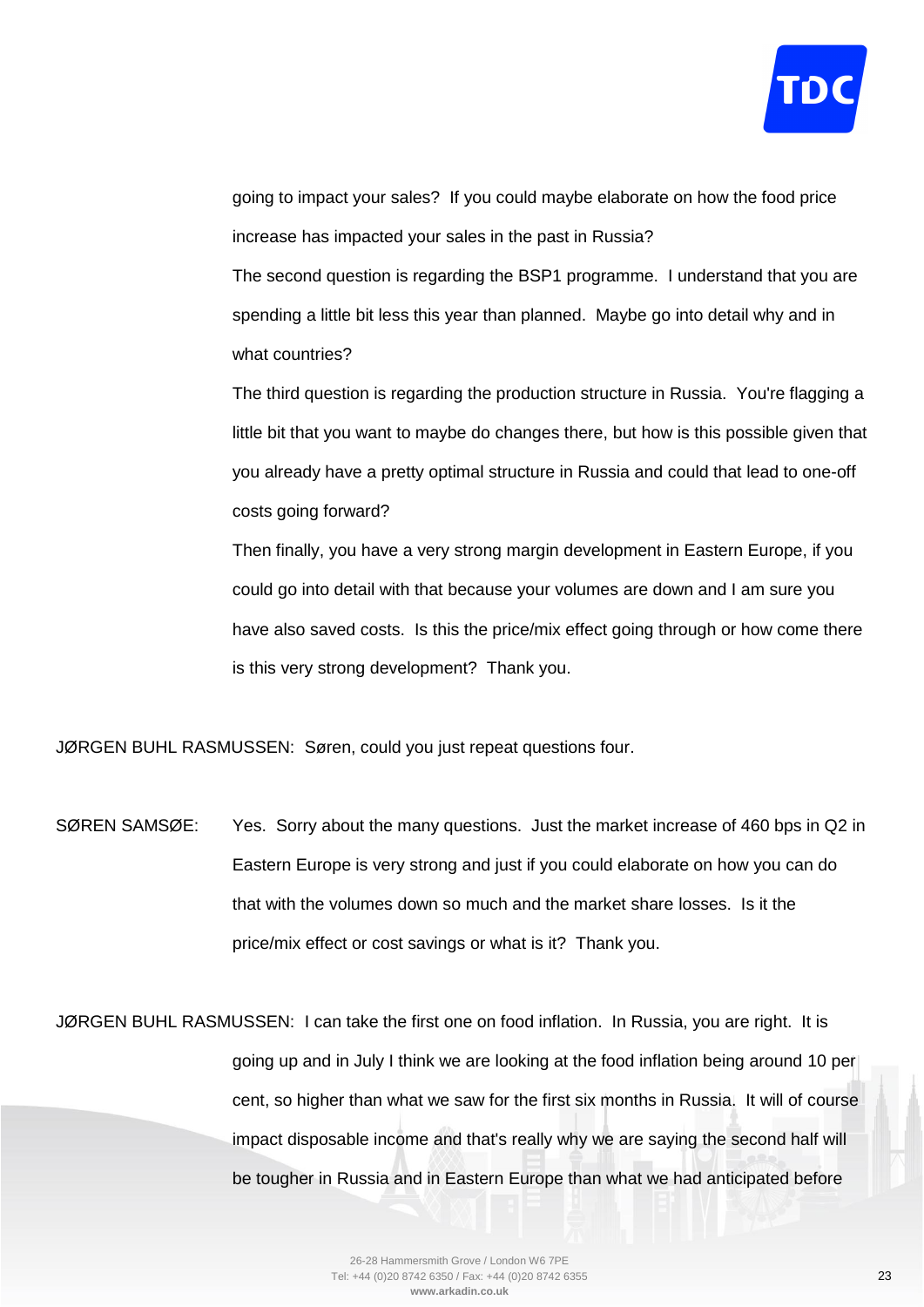

due to sanctions, what will happen to inflation, et cetera, so that's really reflected in the outlook.

- JØRN P JENSEN: Then, Søren, to take other three questions, on BSP1, it is broadly based, so to speak, and of course as we are getting close and closer and more and more into each and every market, the estimates of what will be required in each and every market also becomes more precise. There's nothing kind of structural in this in this change.
- SØREN SAMSØE: But is it because it's going better than you had planned or ...
- JØRN P JENSEN: No, it's in line with the plan. In general, the BSP1 rollout, which is a big exercise and a big change project in general in Western Europe, is on plan. On the potential brewery closures that we will not, as I said before, talk specifically about, as you know, it is always so that in connection with a brewery closure you would normally see special items or one-off costs come with that in order to deliver even higher savings in the future.

When it comes to the margin in Eastern Europe, the same answer as before: that it is price/mix. It is a very positive price/mix. It is all the cost and efficiency programmes that we are running in the region and then, as I also said, it is also slightly impacted by the phasing of sales and marketing.

SØREN SAMSØE: But just going back to regarding the production structure in Russia, you have earlier stated that it does not really make sense for you because you have such a good structure already. Is it fair to assume that the savings from this would not be that significant compared with, for example, the savings you are making in Western Europe with the brewery closures there?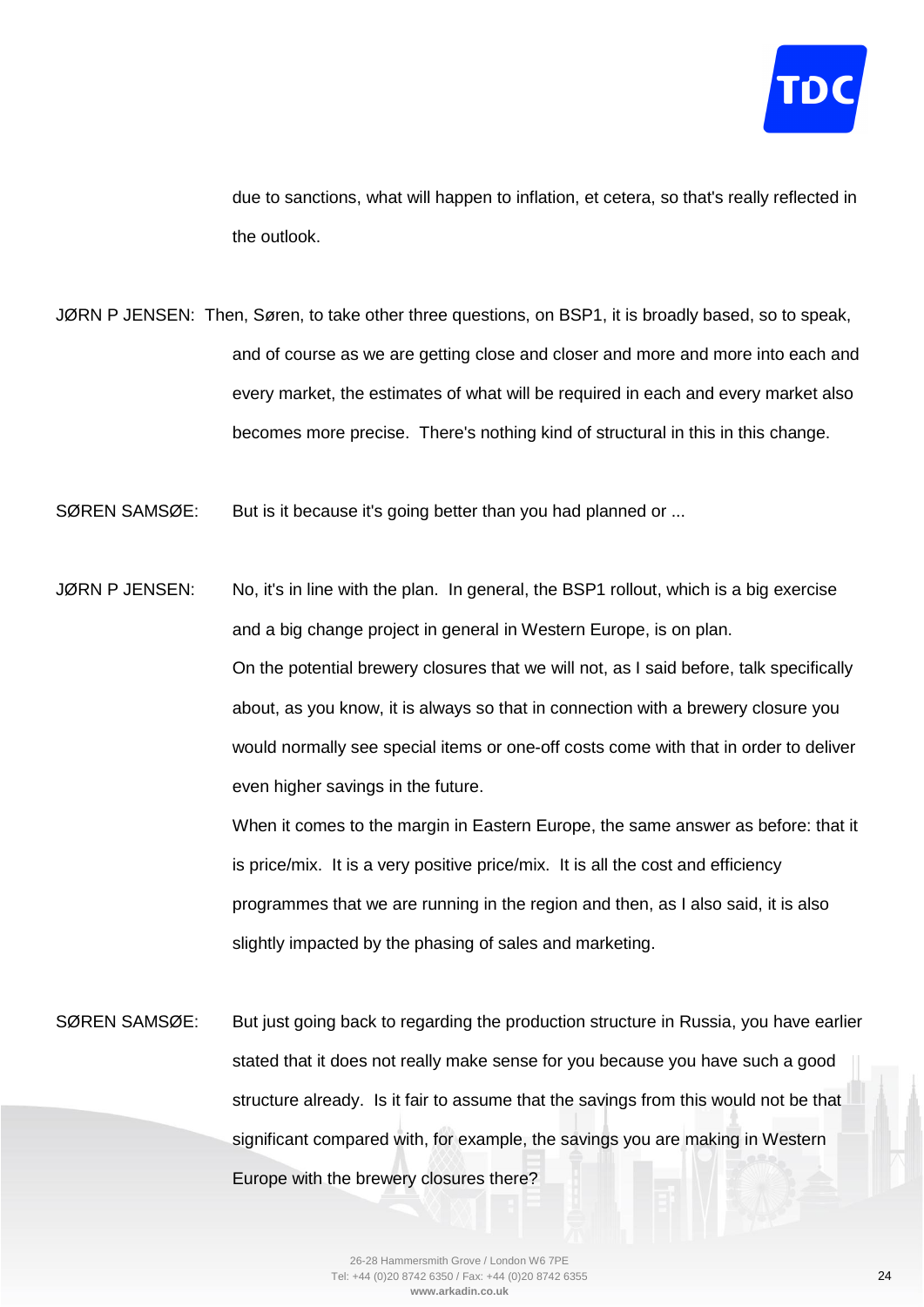

- JØRN P JENSEN: We will get to that if and when we announce a brewery closure in Eastern Europe, but of course it is also so that the market is now lower than what we previously expected it to be. Of course, that also means that we now do not have the same optimal brewery structure in Eastern Europe as we used to have.
- SØREN SAMSØE: Okay. Thank you very much.

OPERATOR: Our next question is coming from Mr Nik Oliver from Merrill Lynch. Please go ahead.

NIK OLIVER: Hey, good morning, guys. Just two questions left on my side. One is coming back to the East European margins. Given your comments about the key drivers in the first half and assuming that the price/mix holds up in the high single digits in the second half, should we still expect decent margin expansion in H2 in Eastern Europe, even given the tougher comps, as we annualise the Q3 cost saves from last year?

> The second question is on Asia. I think in the past your midterm volume outlook used to be around 5 - 7 per cent. Does that still hold as a decent run-rate or are you being a bit more conservative now given a few quarters of slower growth?

JØRN P JENSEN: Nik, on your first question, we would consider it to be a bit too optimistic to assume margin expansion this year, so more flattish, I would say.

NIK OLIVER: Okay. And the key swing factor there, I guess, is weaker volumes and the phasing of the marketing spend. Would that be right?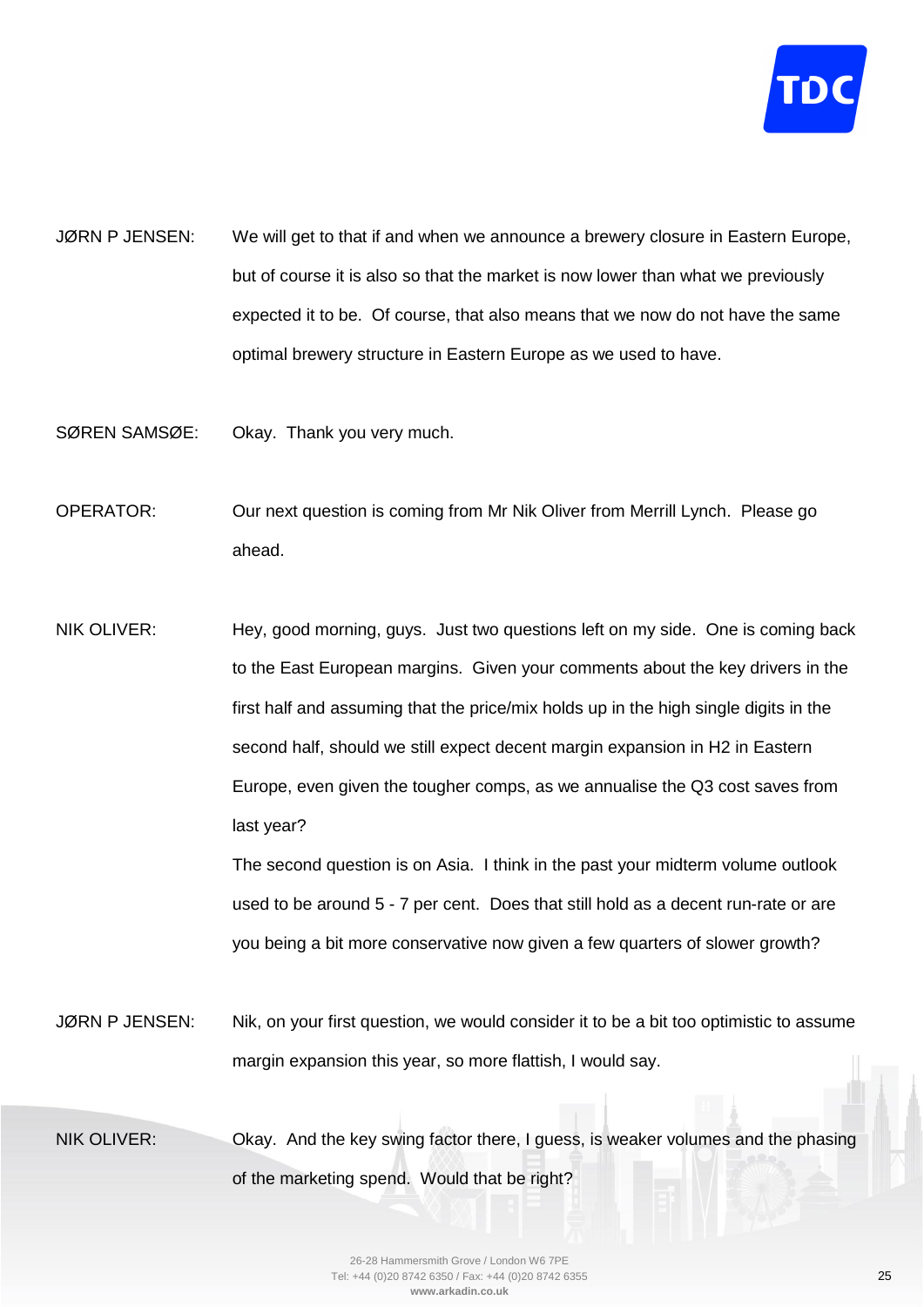

JØRN P JENSEN: Yes, and specially the volume development, of course.

NIK OLIVER: Okay. On Asia?

JØRGEN BUHL RASMUSSEN: Yes, on Asia and the volume outlook, I would say 5 - 7 per cent is probably the very high end and it is always an average of the many, many markets we are in. As we can see again and again in China, if you have some changes in a region somewhere it can really change the volume trend, but then we have to compensate in different ways. But it will be better than what you've seen year-todate and we are certainly closer to a mid-single-digit increase in general when we talk volume for Asia.

NIK OLIVER: Okay. That's very clear. That's great.

OPERATOR: Our next question is from Melissa Earlam from UBS. Please go ahead.

MELISSA EARLAM: Good morning. Just a couple of questions following up on Russia, please. First of all, could you give us an idea how much headcount is down in Baltika on a year-onyear basis and whether you still see significant scope for rationalisation there? The second question: you mentioned how food inflation has been rising and obviously with import restrictions the risk is that it continues to rise, putting further pressure on disposable income. Do you think you've pushed the pricing lever too aggressively and how significant is your SKU initiative to mitigate that? Thanks.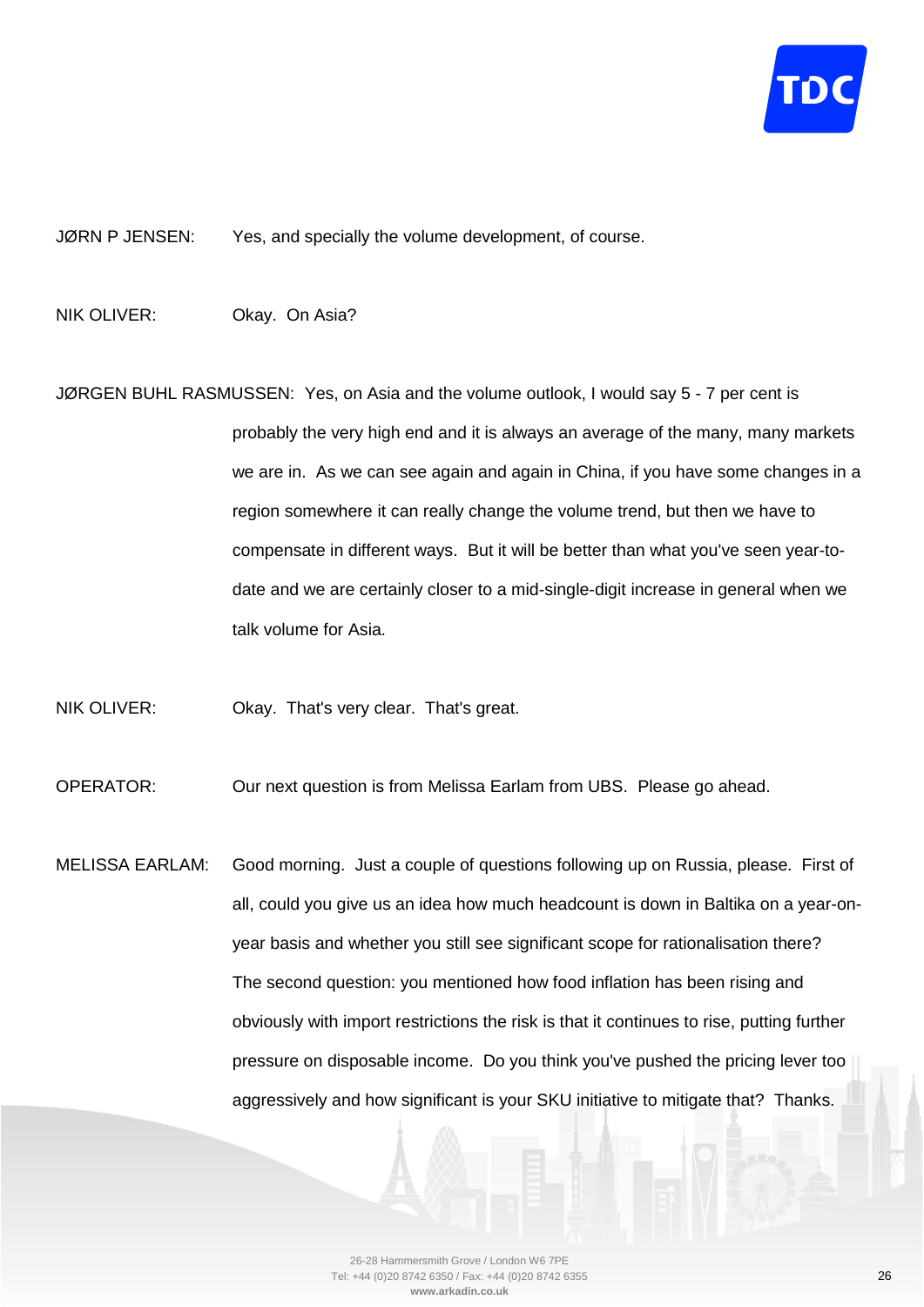

- JØRN P JENSEN: Melissa, on the first one, the headcount in Eastern Europe has been reduced quite significantly over the last years in line with volumes coming down. It is also down a bit this year. So, if we will continue to see lower volumes at least for the remainder of this year, of course that will eventually lead to a need for fewer FTEs than we currently have on the payroll. Again, those kinds of things we like to come back to when we actually are making the final decisions.
- JØRGEN BUHL RASMUSSEN: On your second question about Russia and pricing and if we are pushing pricing too much in Russia, of course we don't believe so and we think also in tough times, it is really important not to just to get too focused on volume because it can really harm the category development long-term and make it more and more a commodity and not a branded category. I think we have to strike that balance and we believe we are finding the right balance and losing some volume short-term is okay. But of course we'll never accept we keep losing volume. Then we have to respond at some point in time and that I have said before as well. In general, a lot of the players in the market are following what we are doing on pricing, with a few exceptions.

MELISSA EARLAM: Thank you.

OPERATOR: Our next question is from Mr Hans Gregersen from Nordea. Please go ahead, sir.

HANS GREGERSEN: Good morning. Just a clarification first. Was it right that you stated that 50 per cent of the total packs have now been reduced and that has had a negative market share impact of 0.8 per cent?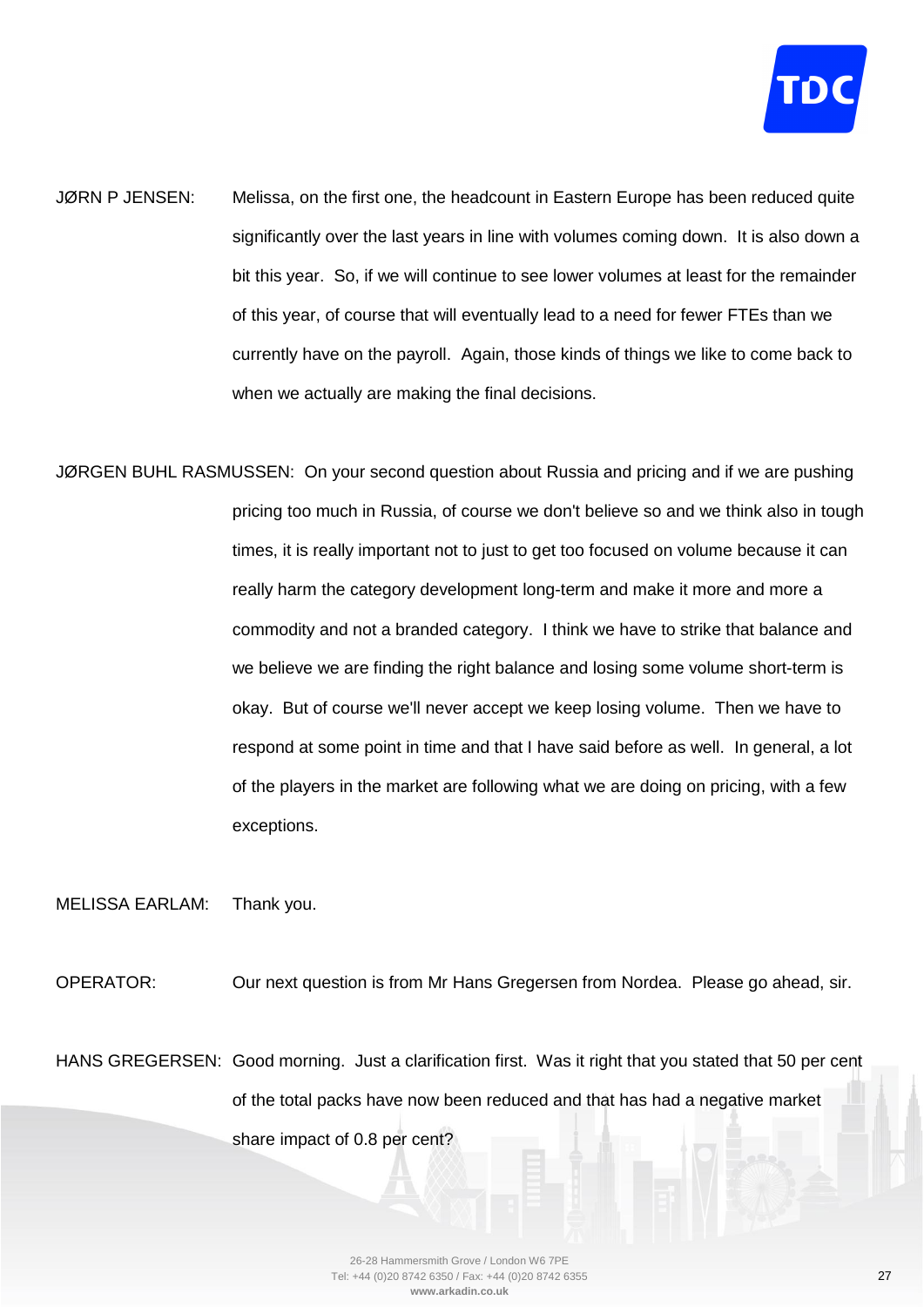

Over to the questions. If I look at your market guidance, which implies a more than double-digit decline in H2, is that reflecting what has already happened as of now in quarter three or is it more forward-looking expectations? The first question.

The second question is: you mentioned you have some filing issues in terms of your legal structure and the new products. Will that have any impact at all for the second half?

Thirdly, you mentioned that you have this market share decline from lower pack size. Can you give a little bit more flavour on what the competitor reaction has been as of now?

Then finally, gearing-wise, where will you end up this year and what would it take for you to consider returning more capital to shareholders? Thank you.

JØRGEN BUHL RASMUSSEN: Hans, to your first question or clarification, yes, it is correct. It is 50 per cent of our volume that's now being sold in pack sizes being slightly smaller than what it was before. The impact on an annualised basis is 0.8 per cent. Of course it will be a little less for the first half because we introduced those SKUs in the first half. When we talk about market guidance, guidance is always forward-looking. On the legal structure, I hope I explained it earlier about the SKU change and legal structure change and all the administrative work you have with your key accounts to get that listed and the paperwork involved in that in a place like Russia is enormous. It is all behind us. You won't see any negative impacts in terms of market share and volume development in the second half from that.

HANS GREGERSEN: Could I just clarify your previous answer? Am I right in understanding you to say that the changed market guidance has nothing to do with July or, so far, August?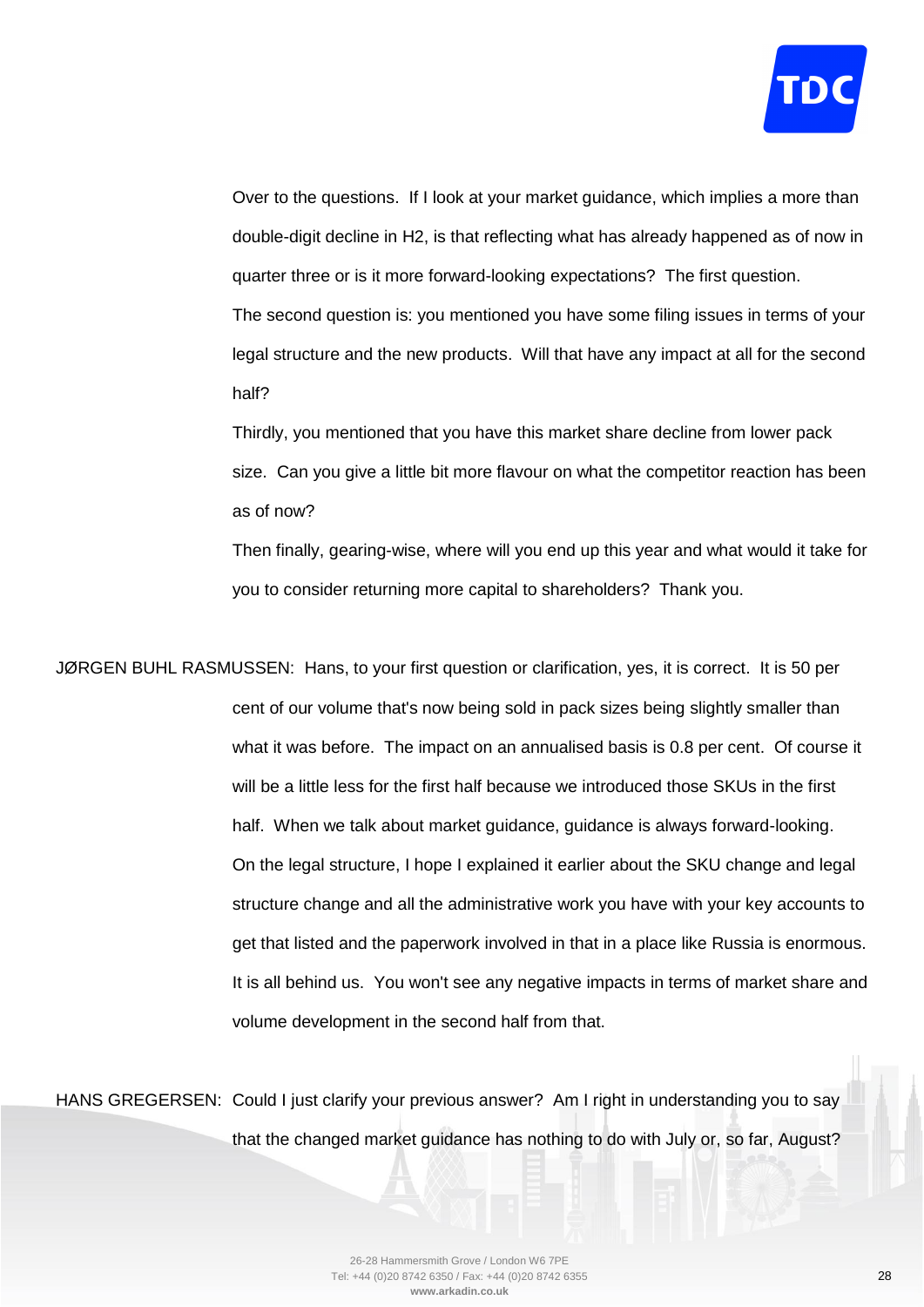

JØRGEN BUHL RASMUSSEN: We use all the knowledge we have, but it is forward-looking and our expectations on the market in the remainder of the year.

JØRN P JENSEN: Then there was a question on leverage. What we are guiding at now is that leverage, including the negative effect in Q4, basically will be reversed in Q1, anyway, with what we think will be the reported numbers for the year, leverage will be relatively similar to what it was at the end of last year.

HANS GREGERSEN: What would the EBIT impact be from the destocking effect you were mentioning?

JØRGEN BUHL RASMUSSEN: That we are not guiding on specifically, but I guess in one of the first answers in this call we agreed that around 30 per cent of the adjustments for the outlook is probably due to less stocking expected at the end of this year.

HANS GREGERSEN: Thank you.

OPERATOR: Our next question is coming from Mr Andrea Pistacchi from Citi. Please go ahead.

ANDREA PISTACCHI: Yes, good morning. I have two questions, please. The first one is on Western Europe and volumes there. Now, you've obviously had a very strong quarter with a lot of positive moving parts: the weather, World Cup, Easter, et cetera. Do you have a sense roughly of what an underlying growth rate in Western Europe could be or, to put it another way, are you seeing an underlying improvement in the market macro-driven in places like GB and France in particular? Then secondly, on Russia, you talked about price leadership as one of the reasons

for losing share. You partly answered, I think, this with another question but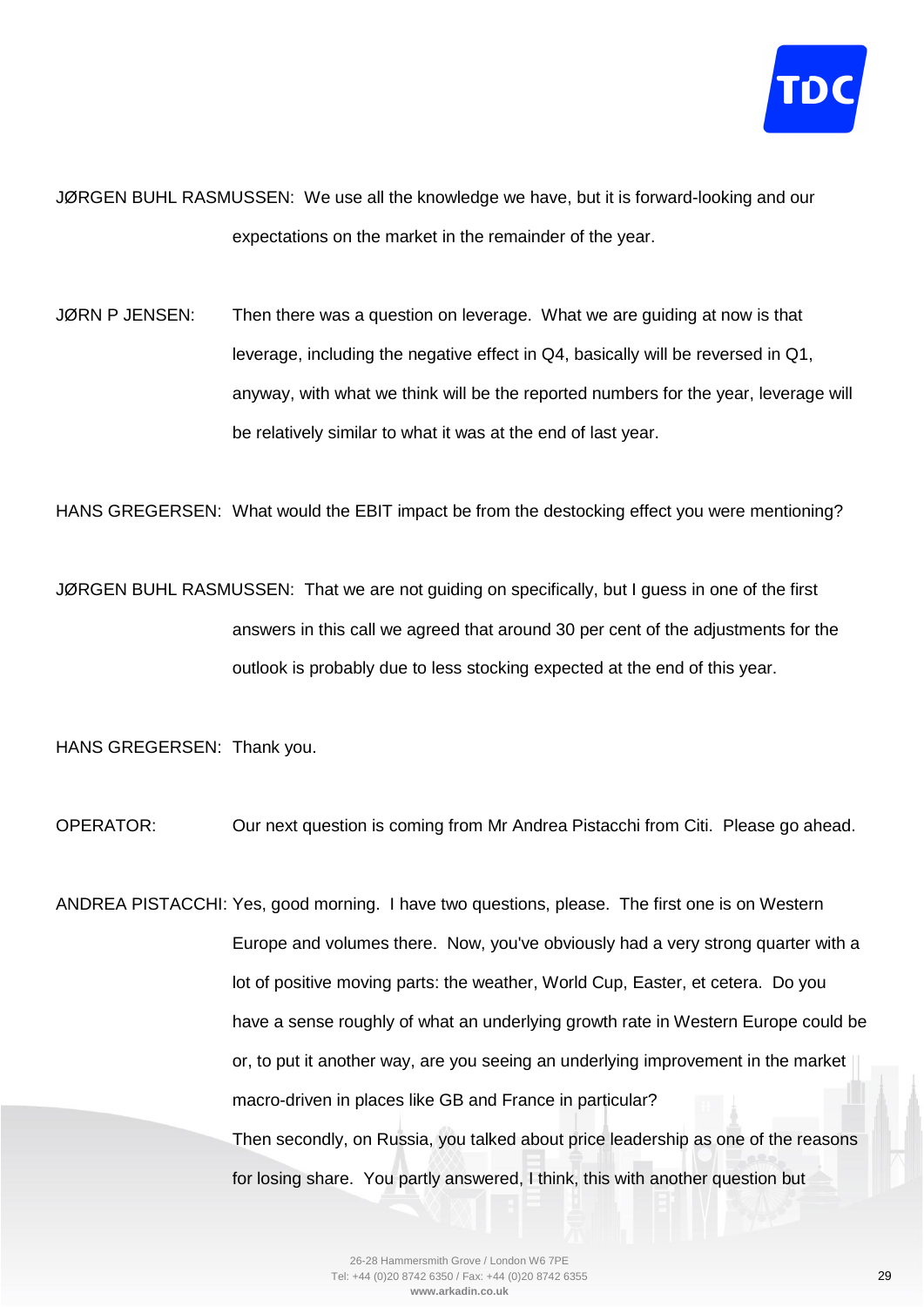

compared to three or six months ago, are you seeing any change in the competitive behaviour from the other players in terms of pricing?

JØRGEN BUHL RASMUSSEN: Yes, thanks. On Western Europe, compared to a slightly declining market, which was probably the trend before, I think we see underlying a very tiny improvement, so maybe now it is more underlying flat or maybe a little bit up and the rest would be weather, the World Cup and other factors, we believe. So a slight improvement, but not a significant change on underlying West European total market development in the markets we are in. On Russia, remind me again of the question. Yes, on competitive behaviour, we

don't see any significant change. I would say it's more of the same. There is one maybe not leading as much on price as the rest and in particular in modern trade, but apart from that we don't see a change.

ANDREA PISTACCHI: Thank you.

OPERATOR: The next question is from Andrew Holland from Société Générale. Please go ahead.

ANDREW HOLLAND: Very quickly because I think we have going to have to come to end here, can you just talk about your isolated Q2 volumes in Russia which I don't think you have given - I can't see them anywhere - and what you think the market did in Q2 to give us an idea of the sort of difference between your stock levels and what was going on in the market?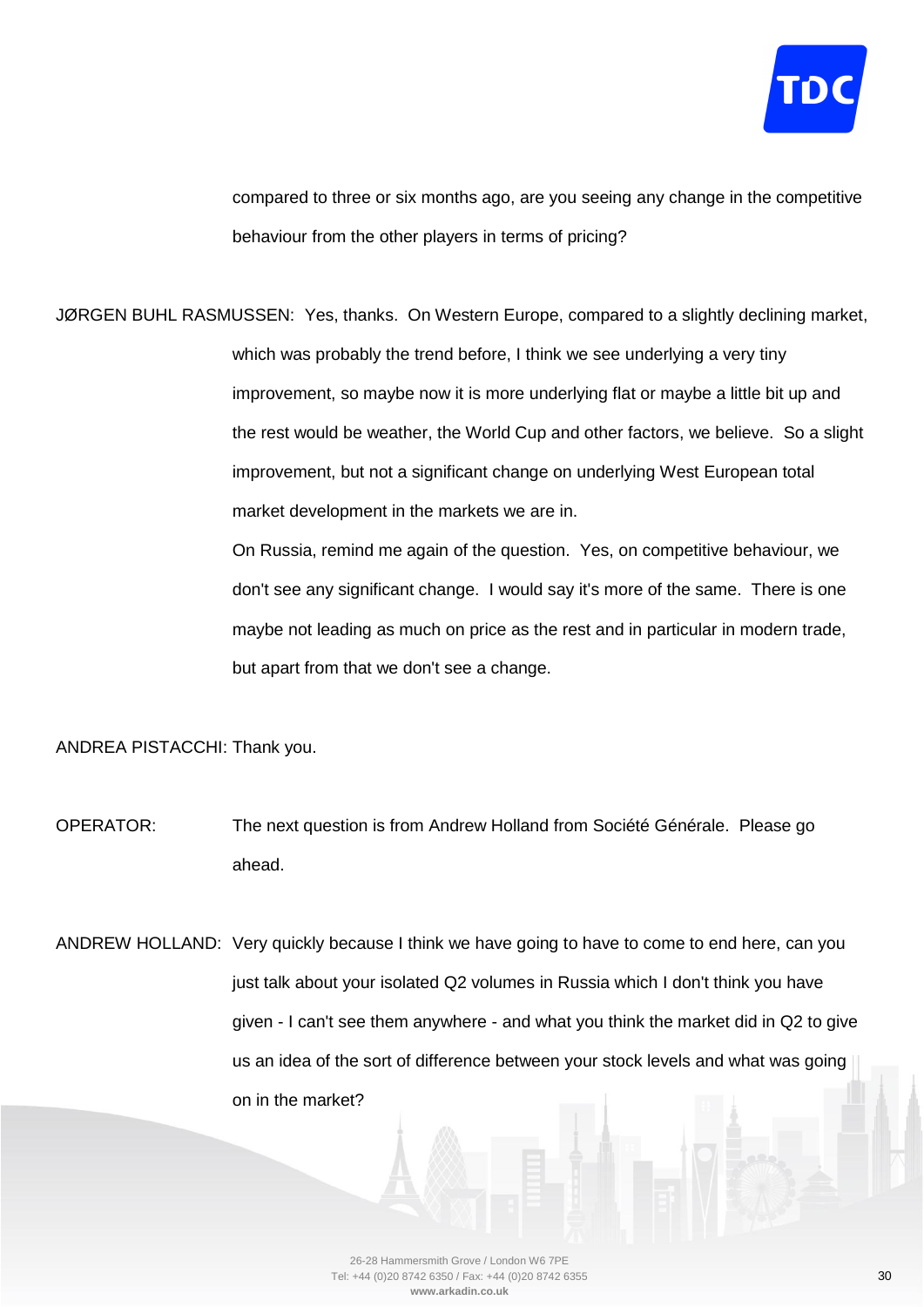

The second one is just related to the sanctions in Russia. Can you say what if anything you are importing from the EU into Russia to produce your products in Russia?

JØRGEN BUHL RASMUSSEN: On the market development, Andrew, it was worse in Q2 than Q1. It was a little more than 8 per cent down in Q2. We've said the full year will be 6 - 7 per cent, so worse in Q2.

JØRN P JENSEN: On the imports, it is very, very little that we are currently importing. It is very, very few of the raw materials that we are using to produce. As you can imagine, we have also taken action in order to ensure that we will not run out of those raw materials in the near future.

ANDREW HOLLAND: Okay. Just coming back to that first question, so the market was down 8 per cent in Q2. What were you down in shipments?

JØRGEN BUHL RASMUSSEN: We were down by minus 13 per cent, so reflecting also our market share loss in Q2.

ANDREW HOLLAND: Okay. Thank you.

OPERATOR: Our next question is from Mr Frans Høyer from Jyske Bank. Please go ahead, sir.

FRANS HØYER: Thanks very much. A question on Western Europe and the price/mix in Western Europe in Q2 separately. If you could strip out the effect of the growth in soft drink, that would be good.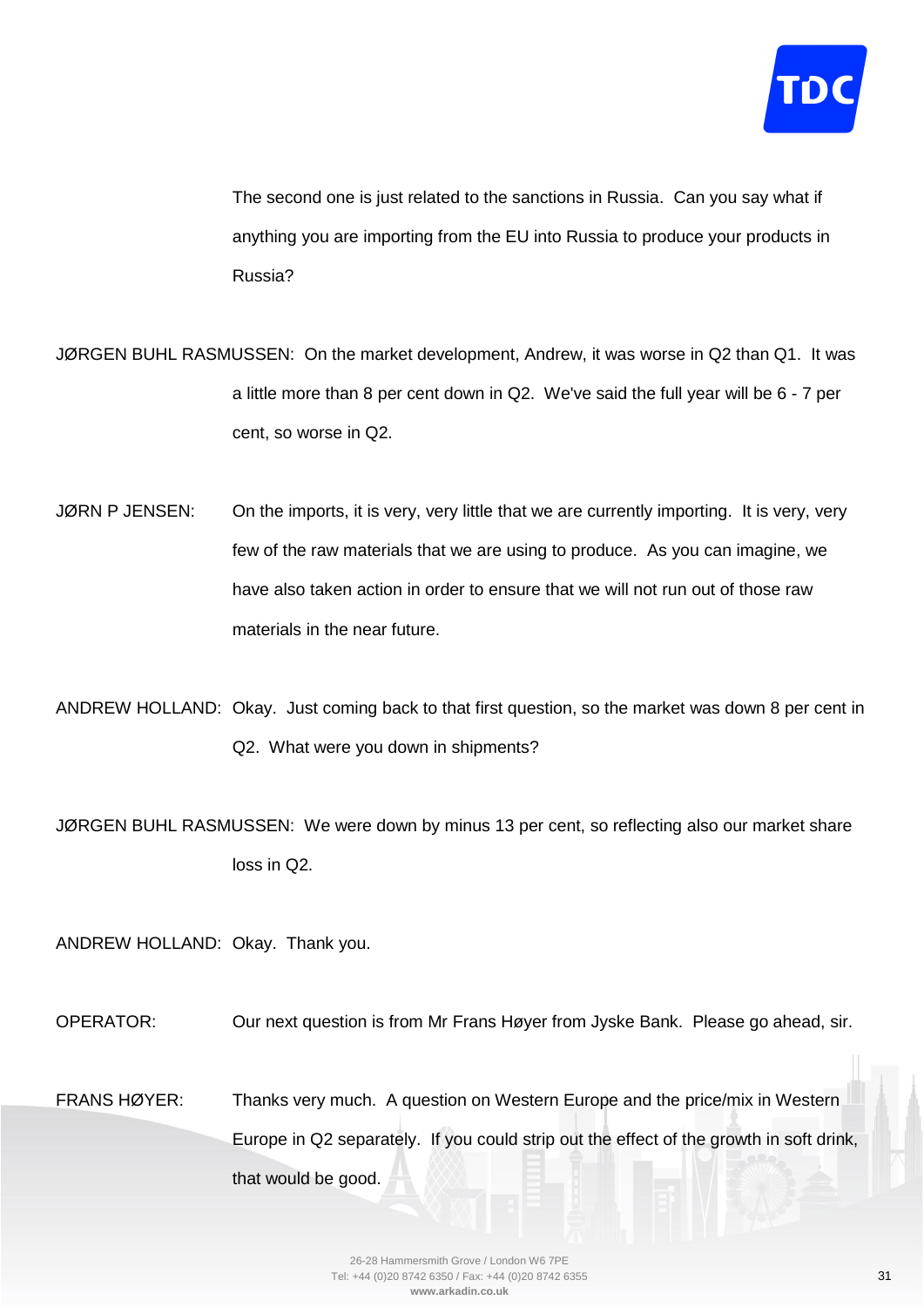

JØRGEN BUHL RASMUSSEN: If we talk price/mix, we won't split out the number by quarter here but I can tell you there's not a big difference on price/mix quarter one to quarter two.

FRANS HØYER: Okay. Secondly on the market share, coming back to that, in Eastern Europe it was down 190 basis points Q-on-Q in volume terms. What about value terms? You've mentioned that you did better in value terms but could you be more specific?

JØRGEN BUHL RASMUSSEN: Significantly better. We tend not to go into a long debate on market share development in value share as well. But it's significantly better on value share.

FRANS HØYER: But still a decline?

JØRGEN BUHL RASMUSSEN: Still a decline, yes.

FRANS HØYER: Okay. Thanks very much.

JØRGEN BUHL RASMUSSEN: I think we have time for one more question. I know many of you probably want to get onto another call right now as well.

OPERATOR: Okay. We'll take our last question. This will come from Mr Mitch Collett from Goldman Sachs. Please go ahead, sir.

MITCH COLLETT: Hi, there. I just wanted to come to the lack of stock build in Q4. I think we first saw stock build in Q4 in 2011 and that was about a million hectolitres. Can you maybe quantify? Is it going to be similar sort of change? I think I'd understood from an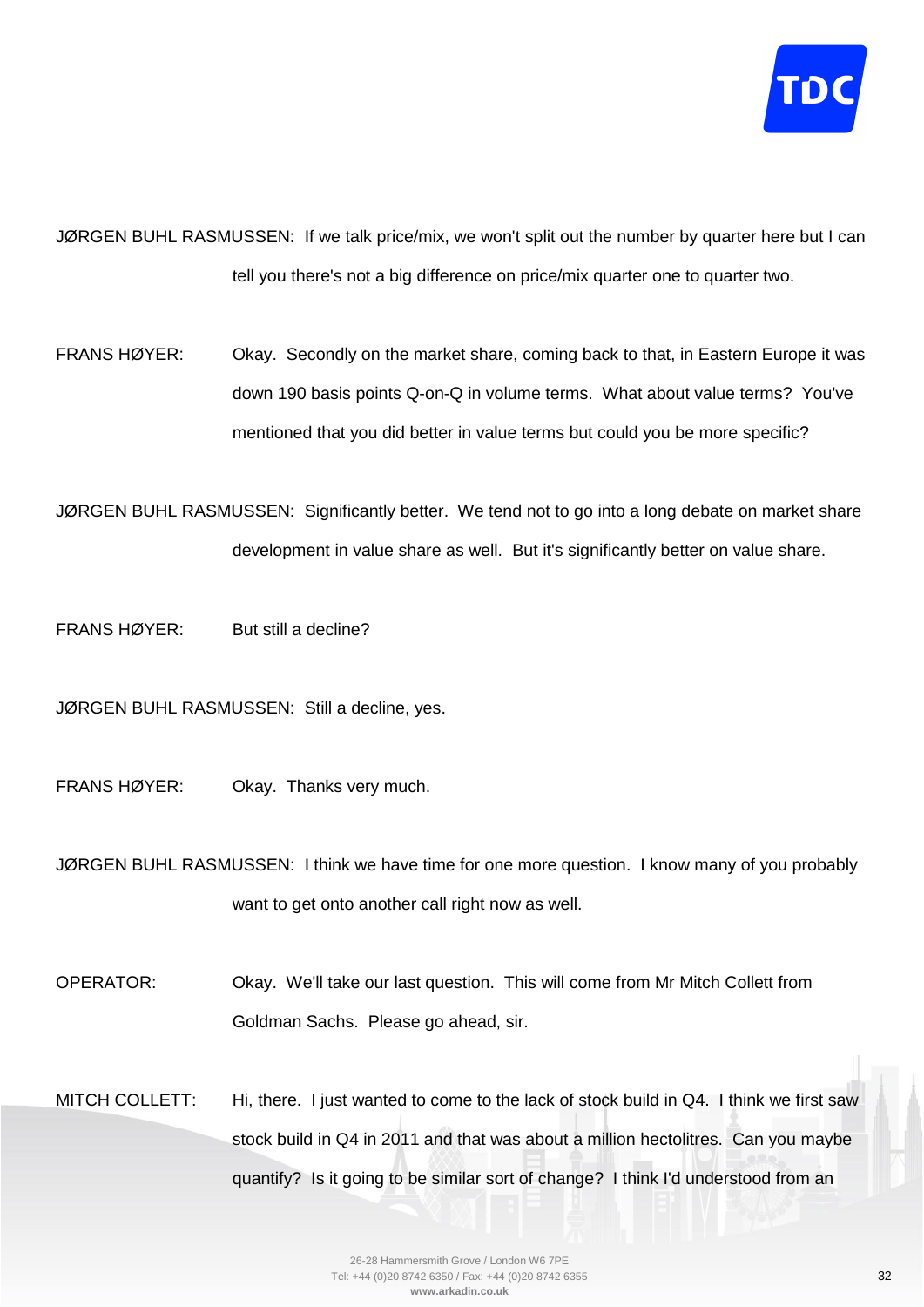

earlier question that you will stock-build, you think, in Q4 next year, so we should basically strip a million out from this year and add it back to next year and then, I suppose, going forward.

Then maybe more broadly my second question is: we haven't really seen meaningful volume growth in Russia since 2008. You are obviously talking about removing brewing infrastructure. What do you think the long-term growth opportunity is for beer volumes in Russia from here?

JØRN P JENSEN: To the first question on stock-building, of course it is very difficult to say because it is not really that much up to us. It depends what the distributors want to stock up with. When we are saying that we don't expect them to do it this year, it is for these two reasons. One is that if excise duty is not increasing, they might not see the need to do it. They might not be having the same access to financing to have high inventories and to keep high inventories end of this year as they have done in previous years. So it's very much based on us not expecting them to stock-build this year as they have done in previous years.

> When it comes to what was implied in the previous question, I agree that it seemed to imply that there would be easy comps for Q4 next year in the sense that there would be stock-building next year and no stock-building this year. That we do not know anything about at this point in time, so we need to get to that when we get into next year. It's just too early to say.

MITCH COLLETT: I guess what I am trying to ask is that prior to 2011 I don't think there was a Q4 stock-build. Is it possible we revert to a pattern of business where you don't have a Q4 stock-build from now on?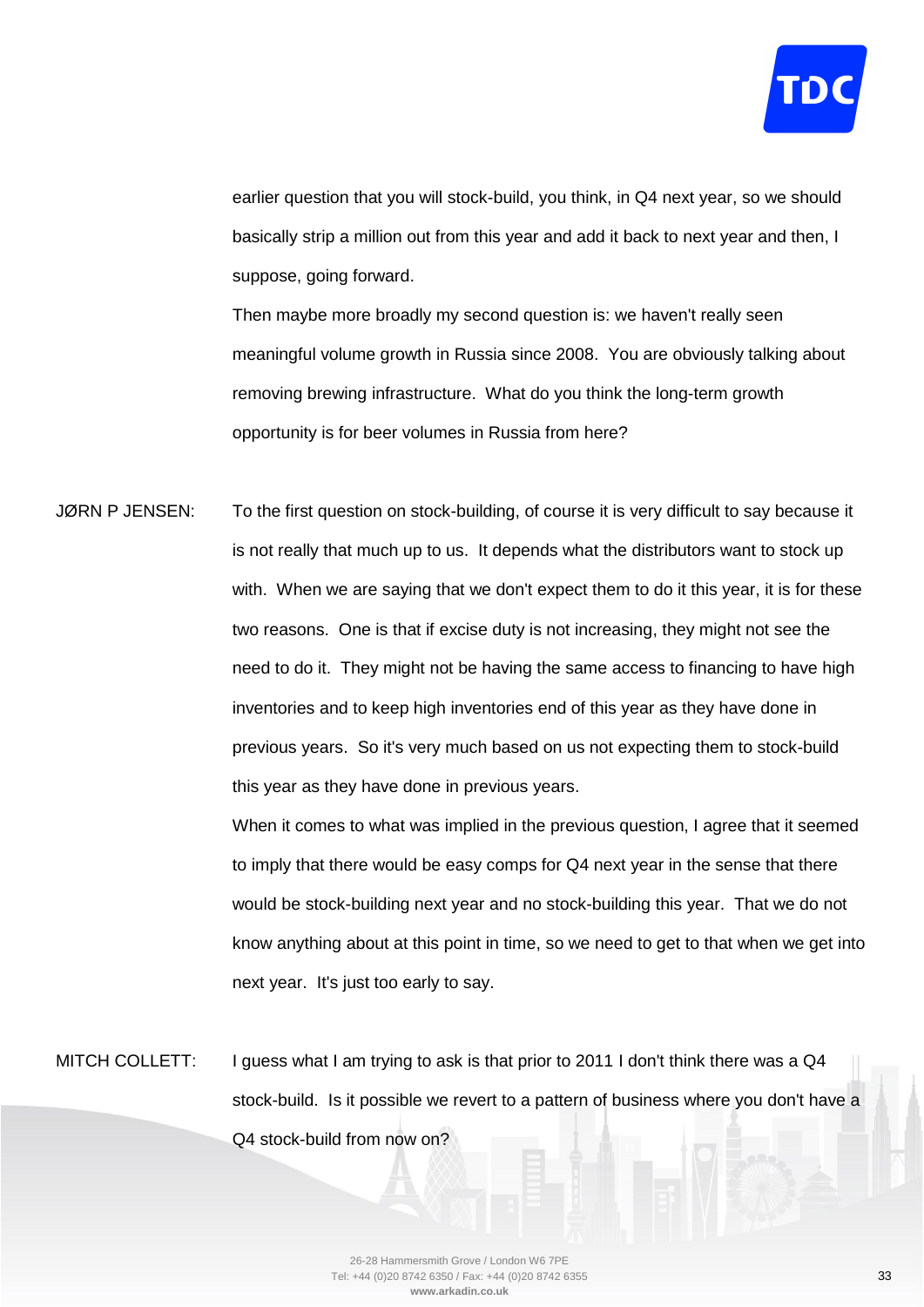

JØRN P JENSEN: I think a generic answer would be that with the previously announced excise duty increases for the coming years that are significantly lower than what we have seen in past years, the reason to build inventories end-of-year for distributors is definitely not the same as it has been in previous years.

MITCH COLLETT: Okay, understood. And then on the long-term volume growth potential?

JØRGEN BUHL RASMUSSEN: It is one of course I am getting always a little more reluctant to discuss based on what we have seen now for years in terms of market decline. But again, underlying, definitely, all indicators point towards we should see market growth and per capita growth coming back into this market again when the whole macroeconomic situation normalises, whenever that will be. It is driven by this very, very low consumption per capita now being below 60. It is also based on, in any market, the more you develop a culture around drinking and alcohol consumption, in the past, you can see markets moving away from strong spirits and into wine and into low-alcohol beverages including beer. That should benefit beer. We would assume that real incomes will go up in Russia on average every year if there's not a major macro-economic crisis like we are maybe having now, so a lot of indicators point towards at some point in time we should get back to growth in this marketplace in volume and in value.

> Remember, if you look back now on the last four or five years, in every year except one - and that was 2009 - we have seen value growth in the beer market. So, despite the volume decline, the market has been growing in value every year.

MITCH COLLETT: I guess, if that is true, does it make sense to take brewing infrastructure out?